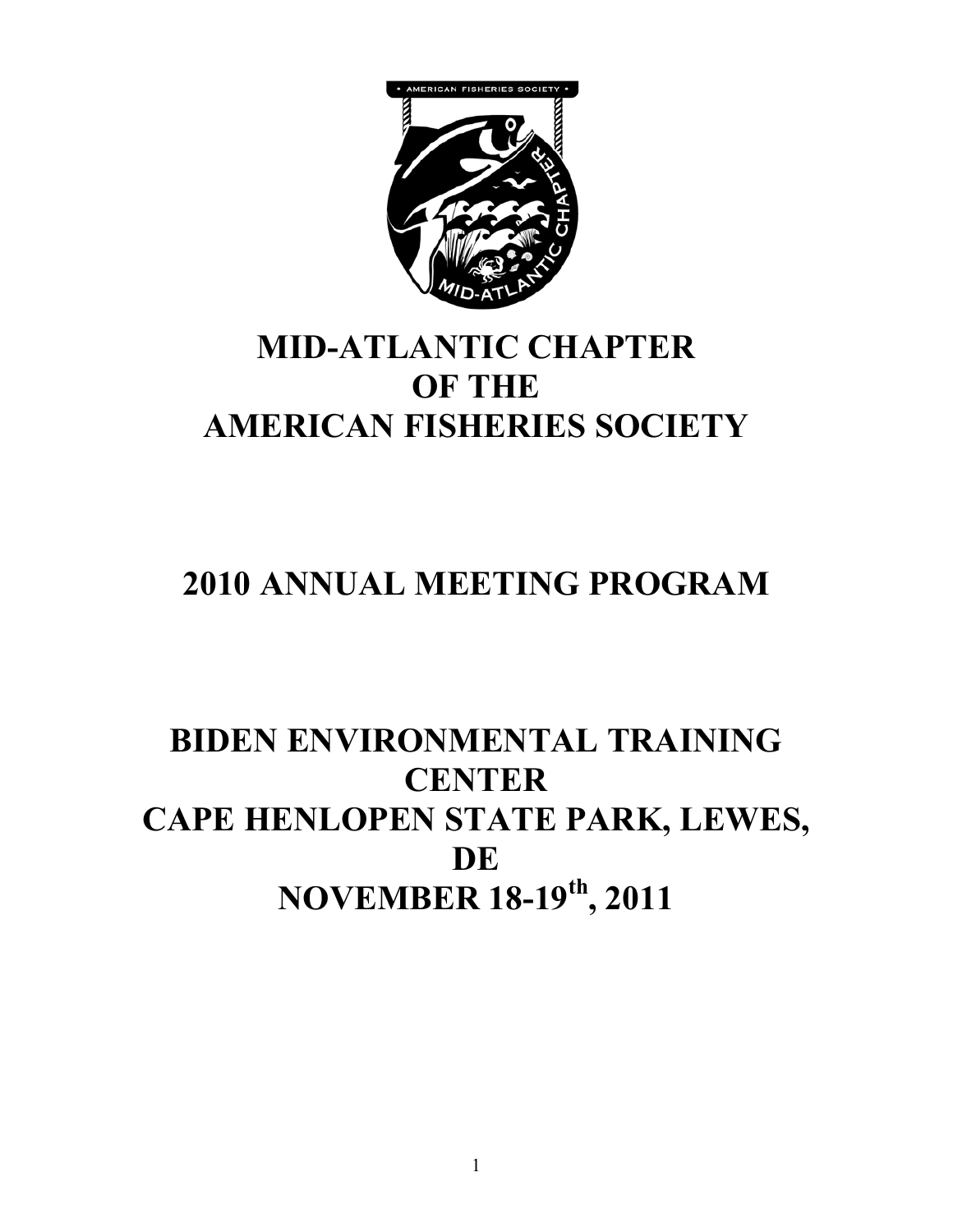# **SCHEDULE**

**\* student presentation** 

# **Day 1, Thursday November 3rd, 2011**

| $9:00 - 10:15$  | <b>Registration and Continental Breakfast</b>                      |
|-----------------|--------------------------------------------------------------------|
|                 | Lighthouse Center for Natural Resource Education, East Entrance    |
|                 | (come 'round back)                                                 |
| $10:15 - 10:20$ | Welcome                                                            |
|                 | Locandro Lodge                                                     |
|                 | Matt Fisher, Chapter President                                     |
|                 | Pola Galie, Lighthouse Center                                      |
| $10:20 - 10:40$ | *Summer flounder vertical movement: Observations of pelagic        |
|                 | behavior in a presumed demersal species                            |
|                 | Matt Yergey                                                        |
| $10:40 - 11:00$ | Sex-at-length of summer flounder (Paralichthys dentatus)           |
|                 | landed in the New Jersey recreational fishery                      |
|                 | <b>Jason Morson</b>                                                |
| $11:00 - 11:20$ | *Gear selectivity on sex in Black Sea Bass (Centropristis striata) |
|                 | off the coast of New Jersey                                        |
|                 | Mikaela Provost                                                    |
| $11:20 - 11:40$ | Modelling surfclam (Spisula solidissima) growth in a changing      |
|                 | climate                                                            |
|                 | Daphne Munroe                                                      |
| $11:40 - 12:00$ | *Coupled physical and biological modeling of Atlantic              |
|                 | surfclam larval transport and subpopulation connectivity in        |
|                 | the middle Atlantic bight and George's bank                        |
|                 | Xinzhong (Peter) Zhang                                             |
| $12:00 - 12:20$ | *Assessment of three artisianal fisheries in Northern              |
|                 | Honduras: Río Esteban, Chachahuate Cay, Cayo Mejor/East            |
|                 | End                                                                |
|                 | Elizabeth Evans                                                    |
| $12:20 - 12:40$ | The incredible shrinking weakfish!                                 |
|                 | Desmond Kahn                                                       |
| $12:40 - 1:30$  | <b>Catered Lunch</b>                                               |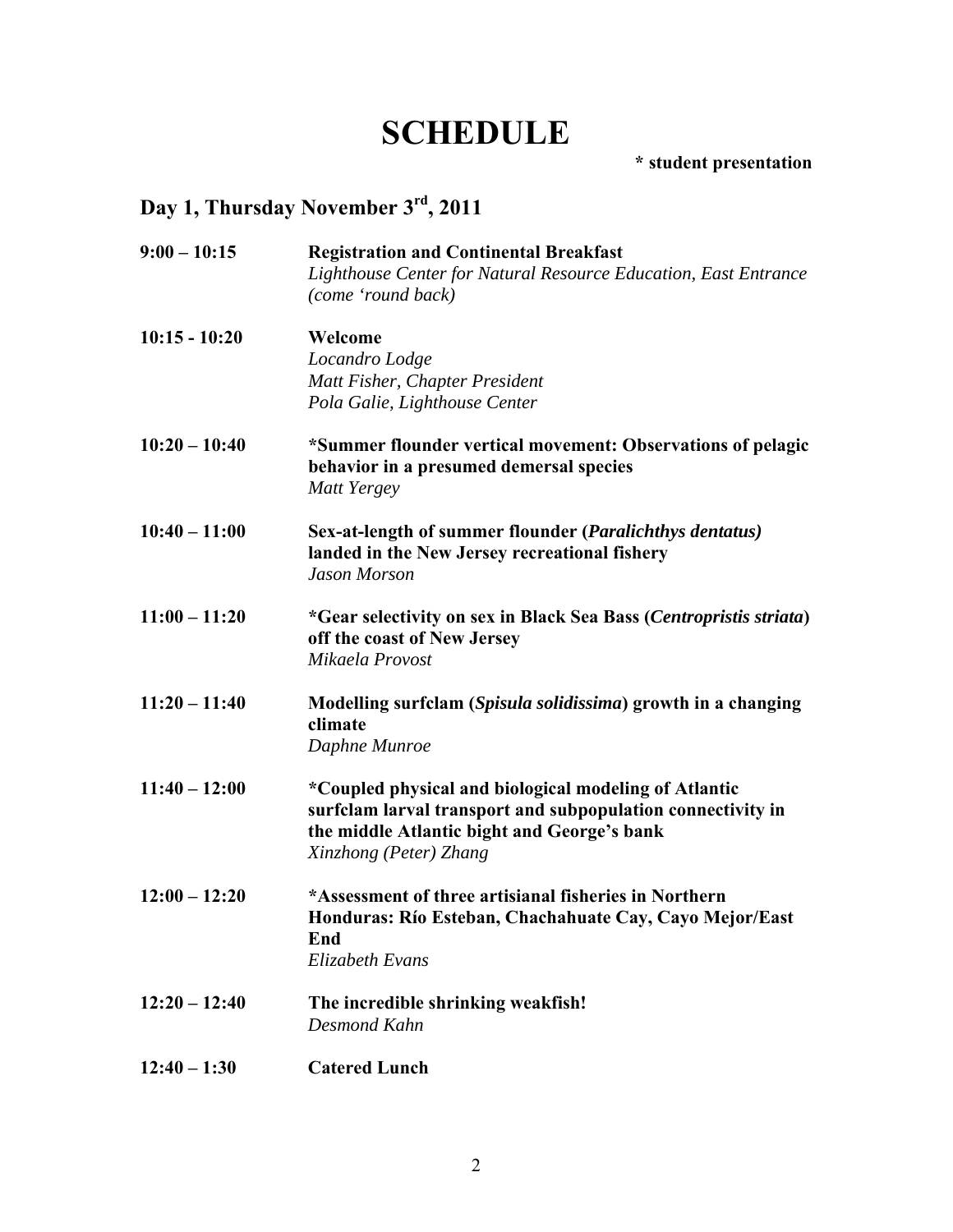| $1:30 - 1:45$         | Travel to MATES; bus provided (bring your posters)                                                                                                            |
|-----------------------|---------------------------------------------------------------------------------------------------------------------------------------------------------------|
| $1:45 - 2:15$         | Tours of MATES (poster set up)                                                                                                                                |
| $2:15 - 3:15$         | Keynote speaker Workshop<br>Managing our Nations Fisheries; It all starts with data<br>collection<br>Jessica Coakley, Mid-Atlantic Fishery Management Council |
| $3:15 - 3:35$         | "The Butterfish smackdown": towards the development of an<br>operational seascape ecology in support of regional ecosystem<br>management<br>John Manderson    |
| $3:35 - 3:55$         | Spawning biology of blue crabs, <i>Callinectes sapidus</i> , in<br><b>Barnegat Bay, NJ</b><br>Paul Jivoff                                                     |
| $3:55 - 4:15$         | *Determining the Best Substrate for Eastern Oyster<br>(Crassostrea virginica) Spat Colonization in Greenbackville,<br>Virginia<br>James Geddis                |
| $4:15 - 5:15$         | <b>Poster Session</b>                                                                                                                                         |
| 5:15                  | <b>Bus departs for Lighthouse Center; Hotel/Lighthouse room</b><br>check-in                                                                                   |
| <b>Dinner</b><br>6:15 | Lighthouse center                                                                                                                                             |
| <b>Social</b><br>7:00 | and Raffle<br>Locandro Lodge in lighthouse center                                                                                                             |
|                       | Day 2, Friday November 4th, 2011                                                                                                                              |
| $7:30 - 8:00$         | <b>Continental Breakfast</b>                                                                                                                                  |
| $8:00 - 8:20$         | *Changing environments, changing behaviors: Gulf sturgeon<br>residency in Choctawhatchee Bay, Florida<br>Katherine Fleming                                    |

**8:20 – 8:40 \*Coping with progress, Atlantic sturgeon spawning characteristics and locations in the Delaware River**  *Matthew Breece*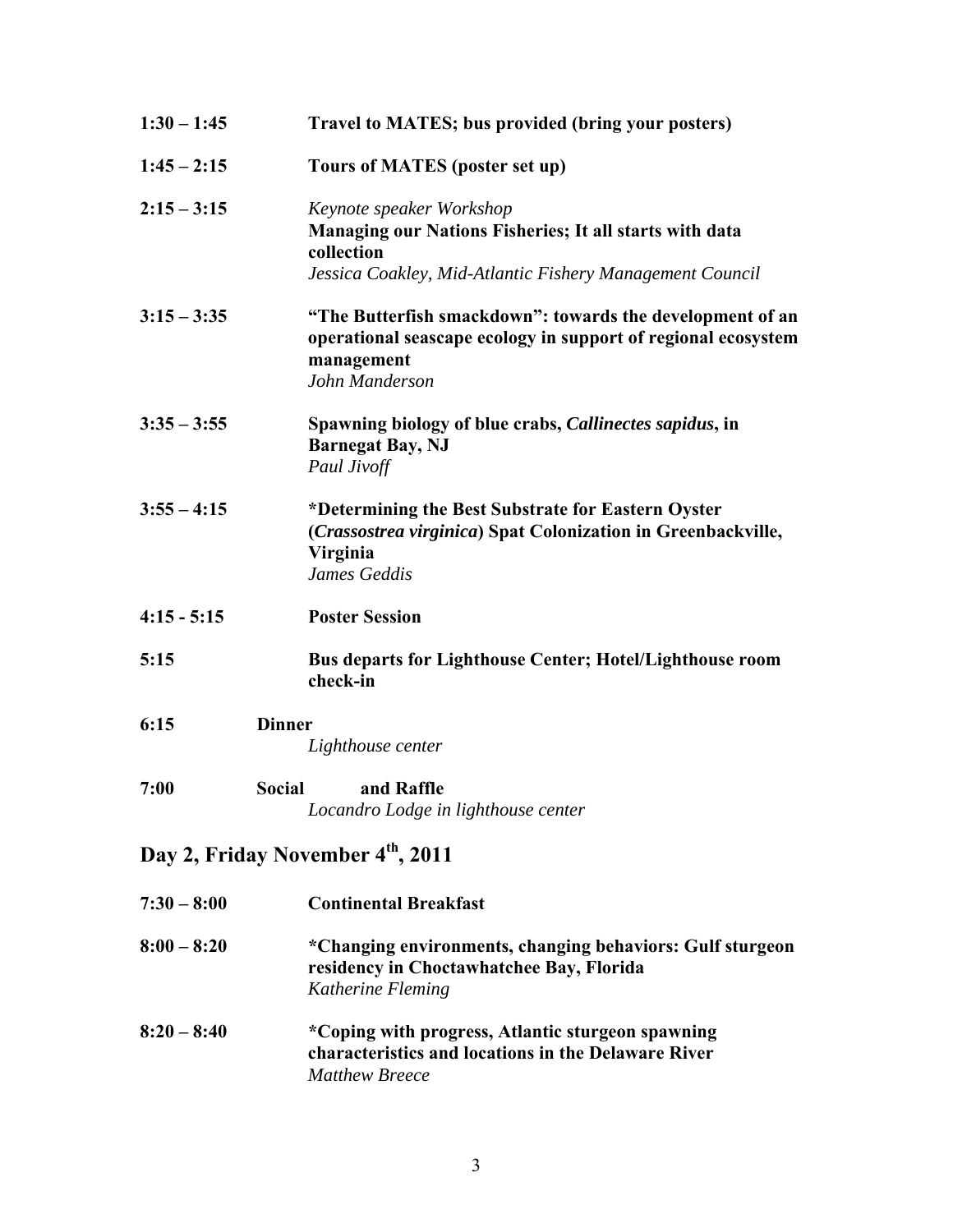| $8:40 - 9:00$   | The horrors of sturgeon matrimony in the Delaware Estuary-<br>scutes of death<br><b>Matt Fisher</b>                                                      |
|-----------------|----------------------------------------------------------------------------------------------------------------------------------------------------------|
| $9:00 - 9:20$   | Surplus production model accuracy in populations affected by<br>a no-take marine protected area<br>Jennifer Barkman                                      |
| $9:20 - 9:40$   | *Diel and tidal periodicity of sand tigers (Carcharias taurus) in<br><b>Delaware Bay</b><br>Johnny Moore                                                 |
| $9:40 - 10:00$  | <b>Striped bass tagging in the Delaware Estuary</b><br><b>Heather Corbett</b>                                                                            |
| $10:00 - 10:20$ | New Jersey's voluntary collection program for bluefish<br>(Pomatomus saltatrix)<br><b>Steven Luell</b>                                                   |
| $10:20 - 10:40$ | Break (room clean out if staying at Lighthouse)                                                                                                          |
| $10:40 - 11:00$ | Patterns and processes in stock recoveries from depletion:<br>preliminary findings from a global meta-analysis<br><b>Philipp Neubauer</b>                |
| $11:00 - 11:20$ | Early results from the Barnegat Bay sea nettle pilot project<br>Jennifer Barny                                                                           |
| $11:20 - 11:40$ | Hudson Canyon: Multi-species habitat complexes as a<br>geographic priority<br>Vincent Guida                                                              |
| $11:40 - 12:00$ | New Jersey's priceless resources - studying the Delaware River<br>Jennifer Pyle and Maryellen Gordon                                                     |
| $12:00 - 12:20$ | Oyster food supply: It's estimation in Delaware bay from a<br>hydrodynamic model and the interaction with the oyster<br>population<br><b>Eric Powell</b> |
| $12:20 - 1:00$  | <b>Awards and Annual Business Meeting</b>                                                                                                                |
| $1:00 - 2:00$   | <b>Catered Lunch</b>                                                                                                                                     |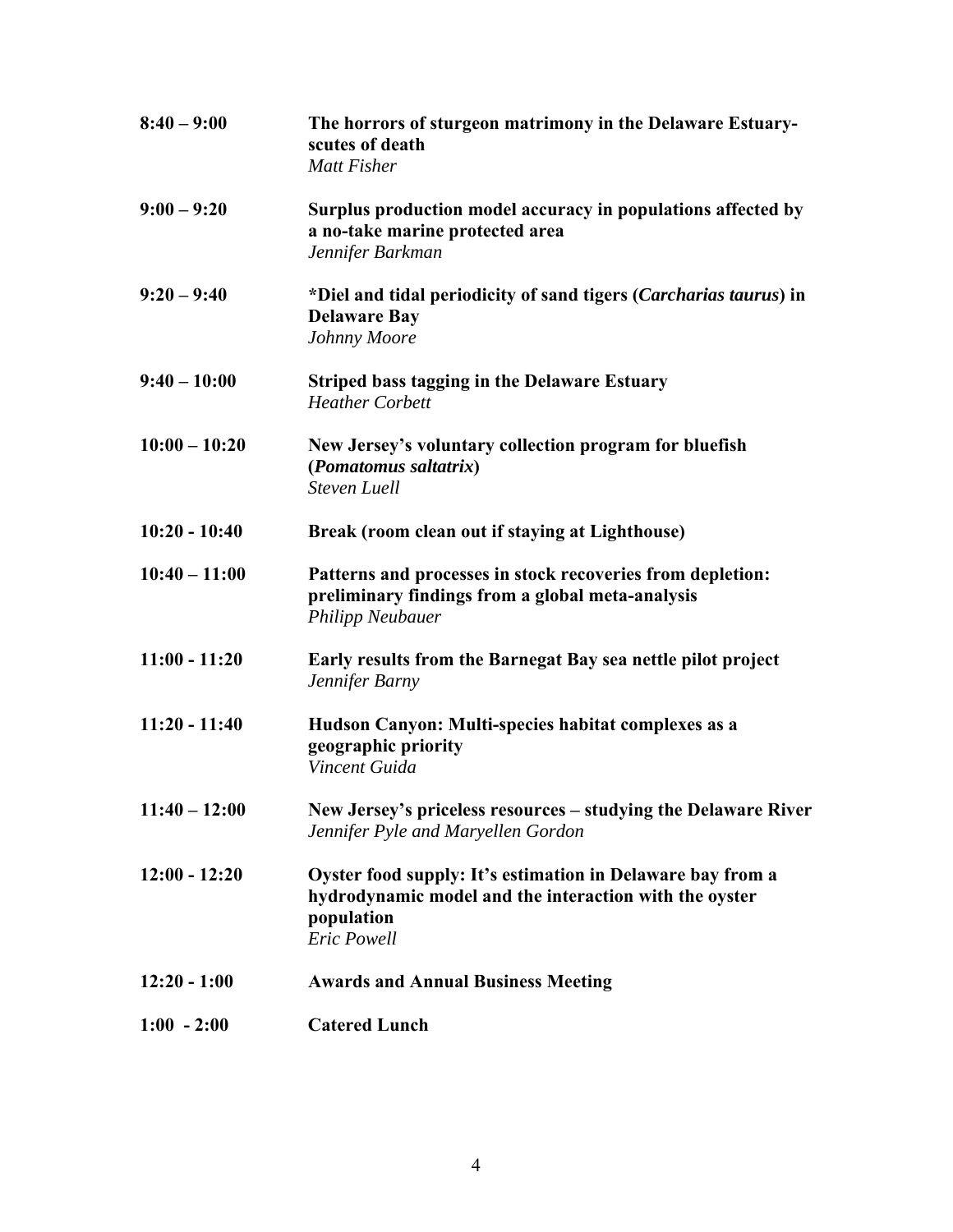# **ORAL PRESENTATION ABSTRACTS**

**\*** Denotes student presentation

# **\*Summer flounder vertical movement: Observations of pelagic behavior in a presumed demersal species**

# **Matthew Yergey**

Recent evidence has begun to show many flatfish species exhibit pelagic behaviors for various essential functions, including feeding, migration and reproduction. We applied sensored acoustic telemetry techniques to determine if summer flounder (*Paralichthys dentatus*) demonstrate pelagic movements during the fall migration period. These acoustic tags allow us to monitor an individual's depth to a resolution of 0.68 meters. This study was conducted along the coast of southern New Jersey, between September and October 2009, and August and October 2010. Summer flounder (n=16; 380 – 610 mm) were collected in 2009 with a commercial otter trawl. In 2010, 13 summer flounder (378 – 511 mm) were collected in an adjacent estuary (hook and line, otter trawl, bycatch in crab pots), and held for up to 16 days. The fish were tagged, released, and monitored via fixed hydrophone array and mobile tracking with stereo hydrophones towed by boat. We show clear evidence that summer flounder exhibit substantial pelagic behavior, with 11 individuals (38%) exhibiting pelagic behavior for at least 1% of the observations, with four individuals (14%) spending more than 25% of their time up in the water column (defined as 2 meters above their maximum depth), and two (7%) spent greater than 60% of the time observed two meters or greater above the surface. These observations suggest that pelagic behavior of summer flounder may be a critical influence on the ecology and behavior of the species.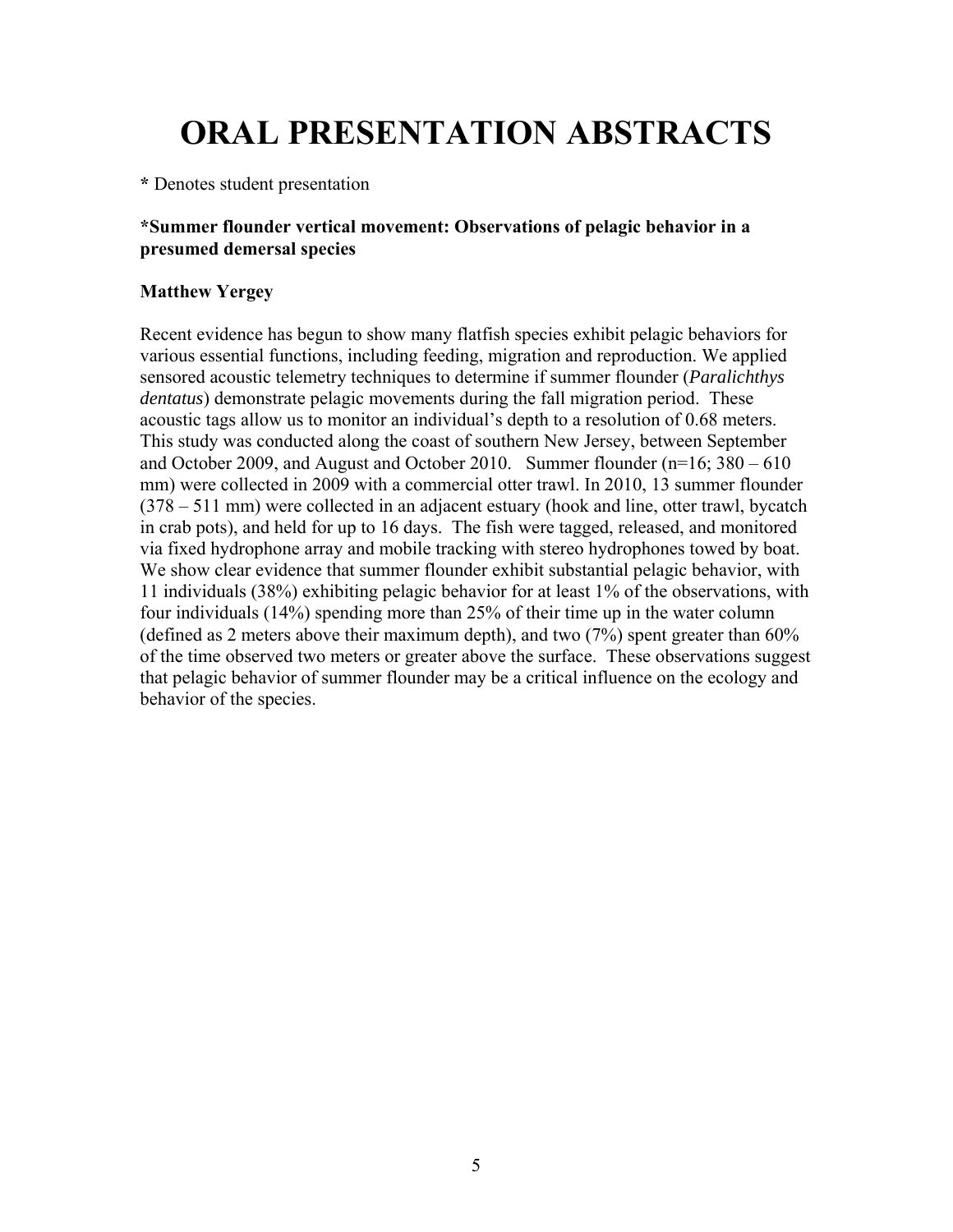#### **Sex-at-length of summer flounder (***Paralichthys dentatus)* **landed in the New Jersey recreational fishery**

J. M. Morson<sup>1</sup>, Bochenek, E. A.<sup>2</sup>, Powell, E. N.<sup>1</sup>, and Gius, J.<sup>1</sup> <sup>1</sup>Haskin Shellfish Research Laboratory, Rutgers University, Port Norris, NJ 08349; <sup>2</sup>Fisheries Cooperative Center, Rutgers University, Cape May, NJ 08204

Summer flounder females grow faster than males and may experience a lower natural mortality rate. Sex-structured assessment models have been developed for other fishes with sexually dimorphic characteristics to more appropriately account for the population dynamics of those species. However, while a desire exists to develop similar assessment techniques for summer flounder, some prerequisite data needed to develop a sexstructured model are not available, including the sex of fish landed in the recreational fishery. Furthermore, summer flounder recreational landings are kept within harvest limits almost entirely by minimum size restrictions, a management scenario that could place a large portion of the recreational fishing mortality on the female portion of the stock. Collecting the first set of data on sex ratio of landings in the recreational fishery begins to fill a basic, but important data requirement to further advancing stock assessment of this species while also providing some insight on how current management strategies might impact the sex structure of the population. We collected sex and length data from summer flounder (n=4,437) landed in the New Jersey recreational fishery in 2009 and 2010. Female fish dominated the recreational catch in both years (95% female overall). At length, more female fish were landed in lower latitudes, earlier in the summer, and in 2010 compared to 2009. Extensive seasonal, annual, and spatial variability evident over such a local scale indicates a more robust dataset, over a wider geographic and temporal scale, would be necessary before separate male and female landings data could confidently be incorporated into an assessment.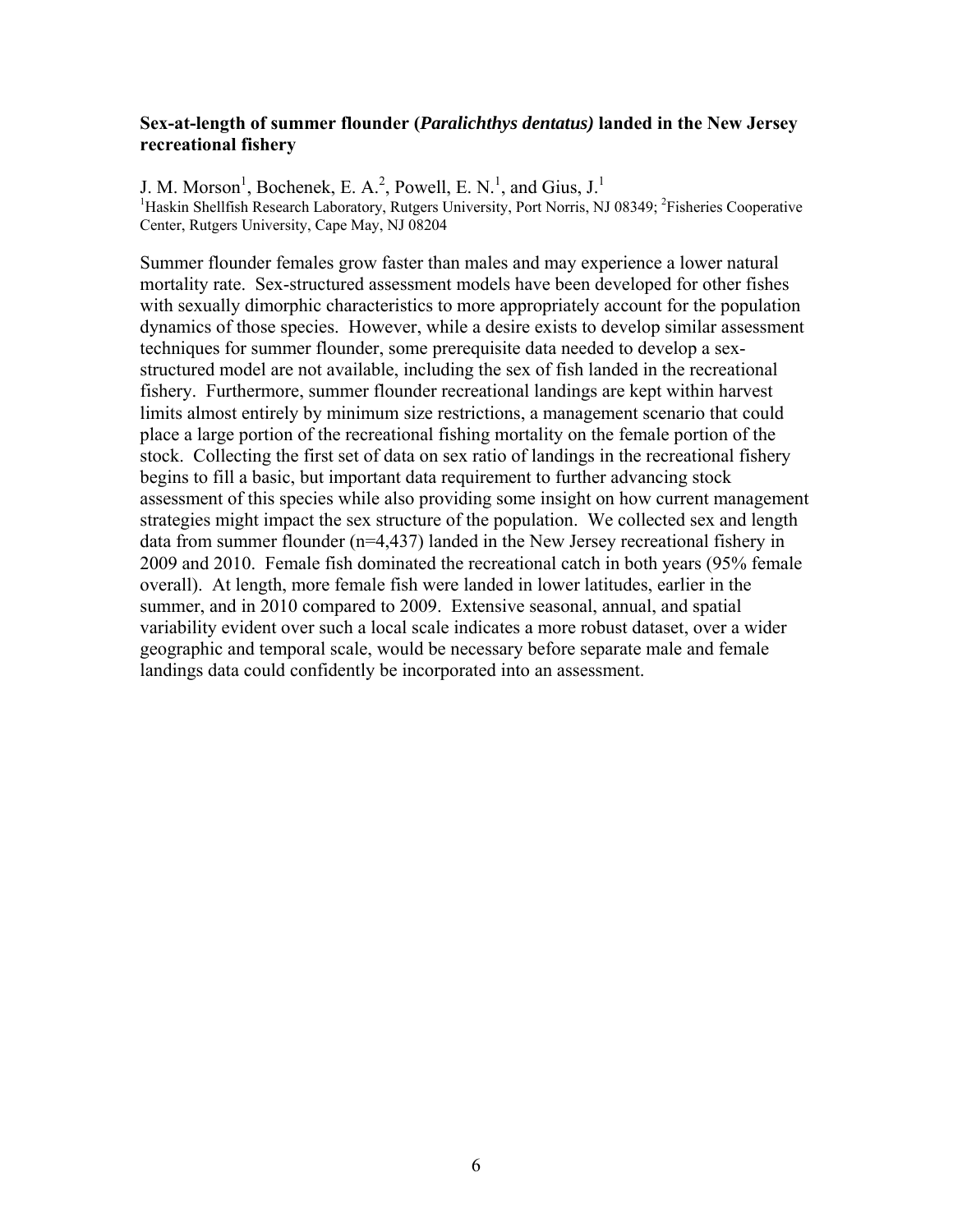# **\*Gear Selectivity on Sex in Black Sea Bass (***Centropristis striata***) off the coast of New Jersey**

# Mikaela Provost

Stock assessments for most sex-changing species, and in particular black sea bass (*Centropristis striata*), a protogynous hermaphrodite, do not track sex in gear selectivity measurements or estimations. Differential removal of male and female fish due to fishing mortality can result in skewed sex ratios with increased fishing pressure (Hamilton et al. 2007). In the absence of large males, female fish may undergo sex change at earlier ages to replace those males who became vulnerable to the fishery. By manipulating the ratio of female to male black sea bass in experimental tanks, studies have shown that when large males are removed, relatively large female black sea bass are triggered to change sex (Benton and Berlinksy 2006).

Skewed sex ratios are especially pronounced in protogynous species that form spawning aggregations. Similar to black sea bass in regards to habitat use and reproductive behavior, the proportion of male gag grouper (*Mycteroperca*) *microlepis*) and scamp (*Mycteroperca phenax*) has decreased from 17% to 1% and 36% to 18%, respectively, with increased fishing pressure over the past 25-30 years (Coleman et al. 1996). If this is occurring in black sea bass populations, two implications must be considered:

- $(1)$  Fertilization is limited by the lack of male fish: a large proportion of eggs released into the water column may never be fertilized because male sperm is rare, or reproductive output by females is reduced for a lack of ideal and available mates.
- (2) Fishing gear that selectively favors large males may encourage females in the wild to change sex at earlier ages, and therefore reducing female biomass, an important proxy for population productivity in stock assessments.

With respect to fishing mortality, our vision of how fishing gears affect population structure in a hermaphroditic species is quite blurred. Clearly describing the vulnerability differences between males and females to the fishery will help quantify more realistic effects of fishing mortality. This talk will present recent data collected from a black sea bass tagging study implemented off the coast of New Jersey between Little Egg Harbor Inlet and Sea Isle City during the summer of 2011. Data analysis will show the differences of pot (commercial) and hook and line (recreational) gear selectivity on sex for black sea bass. The implications of sexrelated differences for fishing gear vulnerability will be discussed as well as their application for future black sea bass stock assessments.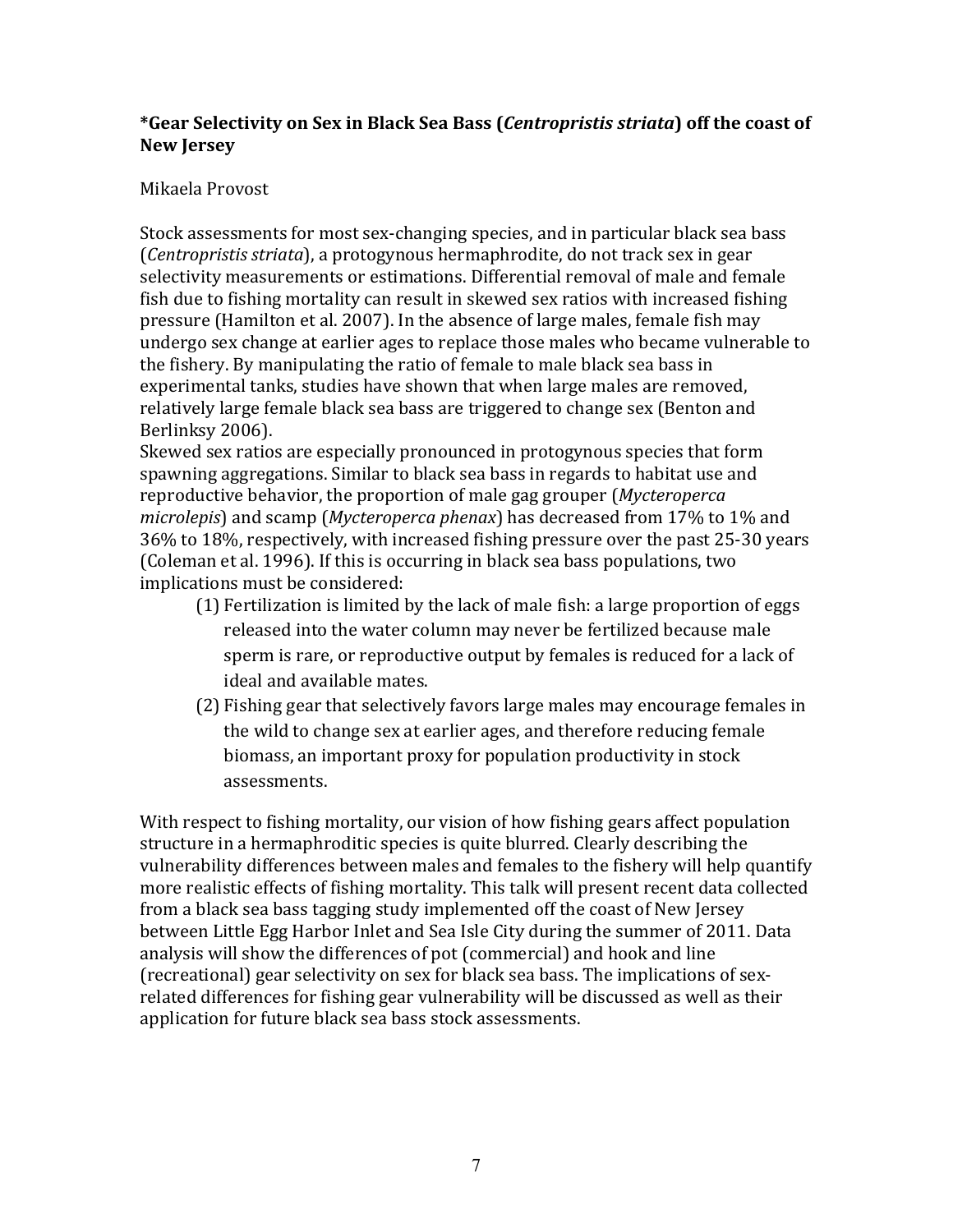#### **Modelling Surfclam (***Spisula solidissima***) Growth in a Changing Climate**

Munroe,  $D.M.<sup>1</sup>$ Mann,  $R.L.<sup>3</sup>$ Klinck,  $J.M.<sup>2</sup>$ Hofmann,  $E.E.<sup>2</sup>$ Powell,  $E.N<sup>1</sup>$ 

<sup>1</sup>Haskin Shellfish Research Laboratory Rutgers University 6959 Miller Ave. Port Norris, NJ 08349

<sup>2</sup> Center for Coastal Physical Oceanography Department of Ocean, Earth and Atmospheric Sciences 4111 Monarch Way, 3rd Floor Old Dominion University Norfolk, VA 23529

<sup>3</sup>Virginia Institute of Marine Sciences The College of William and Mary Rt. 1208 Greate Road Gloucester Point, VA 23062-1346

The fishery for the Atlantic surfclam (*Spisula solidissima*) lands 22,000 metric tons annually, which in 2008 netted \$39 million, making it one of the most valuable single species commercial fisheries in the US. Atlantic surfclams live on the continental shelf of the mid-Atlantic bight on sandy bottoms in  $10 - 50$  m water depth. Currently, the commercially exploitable population exists between Virginia and George's Bank. Since 1997, populations from southern inshore regions of Virginia through New Jersey have experienced significant mortality events. These mortality events were co-incident with warm bottom water temperatures (reaching 21-24°C in September) and have resulted in changes in population distribution that have major implications for the clam fishery. The processes underlying this shift were investigated using an individual-based model that simulates the growth of post-settlement surfclams. The individual-based simulations were then combined to construct cohort and population-level responses. The model includes phenotypic variability in metabolic energetics such that simulated populations containing multiple cohorts include a range of individual adaptation to environmental conditions. Hindcasts with the model reproduced the observed mortality events. Higher temperatures decreased ingestion, which resulted in stunted growth, reproductive failure, and eventual starvation and death. Additional simulations that examine changes in population range and demographics resulting from climate warming effects on circulation and thermal regimes will be used with socio-economic analyses to provide guidance that can be included as part of a proactive approach fishery management strategy for Atlantic surfclams.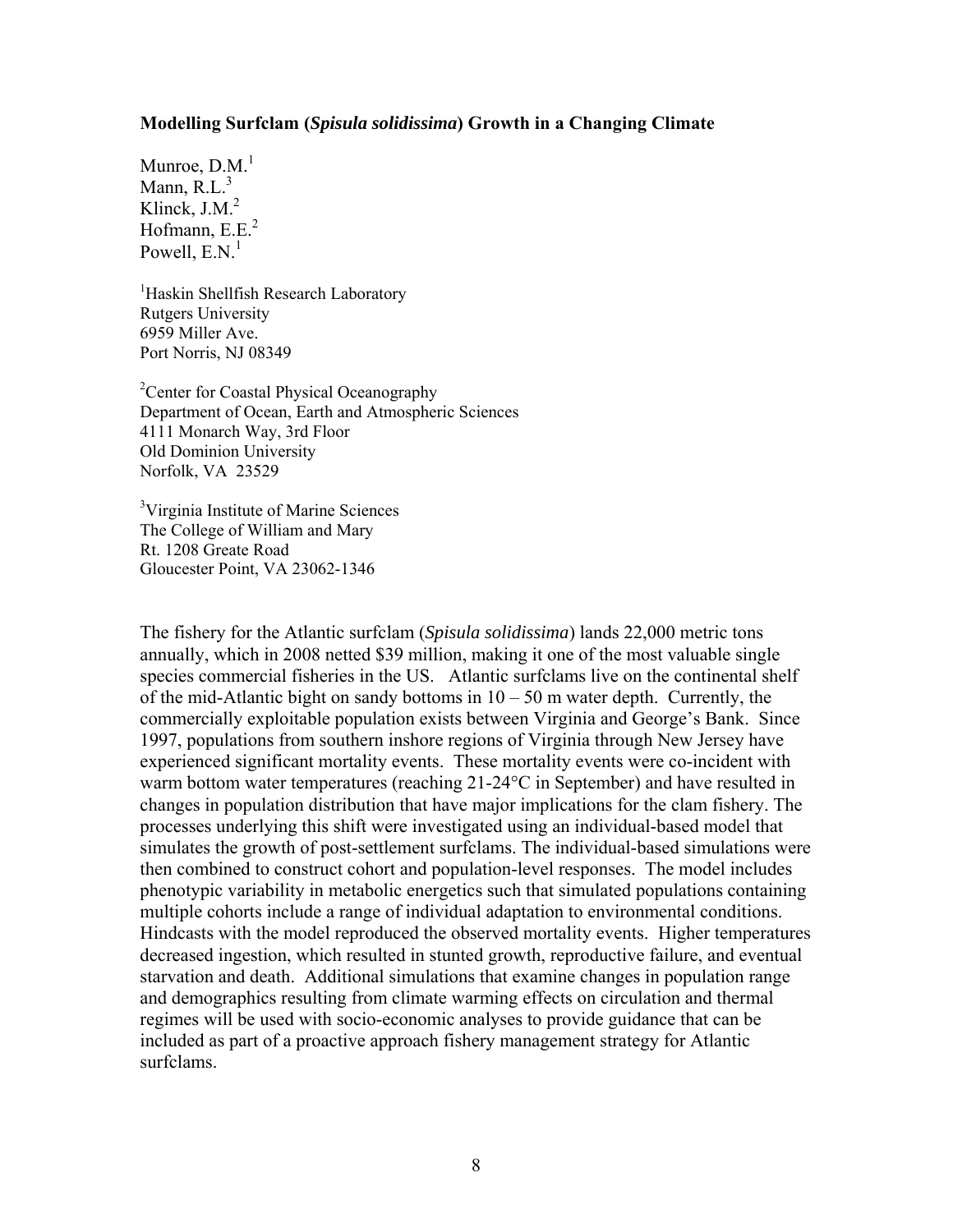# \***Coupled physical and biological modeling of Atlantic Surfclam larval transport and subpopulation connectivity in the Middle Atlantic Bight and Georges Bank**

Xinzhong (Peter) Zhang<sup>1</sup>, Dale Haidvogel<sup>1</sup>, John Klinck<sup>2</sup>, Roger Mann<sup>3</sup>, Eric Powell<sup>4</sup>

- 1. *Institute of Marine and Coastal Science, Rutgers University, New Brunswick, NJ, 08901*
- 2. *Center for Coastal Physical Oceanography, Old Dominion University, Norfolk, VA, 23529*
- 3. *Virginia Institute of Marine Science, The College of William and Mary, Gloucester Point, VA, 23062*
- 4. *Haskin Shellfish Research Laboratory, Rutgers University, Port Norris, NJ, 08349*

The Atlantic Surfclam (*Spisula solidissima)* is one of the most commercially important species along the Northeast U.S. coast. In the past, systematic variations in the surfclam sub-populations in this region, thought to be associated with progressive environmental change, have been reported. The larval dispersal stage of the surfclam plays a key role in total recruitment rate and sub-population connectivity. With this in mind, we couple a physical circulation model, based upon the Regional Ocean Modeling System, and a surfclam individual-based larval model to simulate surfclam larval transport and subpopulation connectivity throughout the Middle Atlantic Bight (MAB) and Georges Bank (GBK) regions. Preliminary results for the period 2006-2009 show the connection direction among the surfclam sub-populations inside the MAB and GBK to be downstream, from the northeast to the southwest. Typically, only two adjacent regions are closely connected. As expected from its retentive circulation, the GBK surfclam population is relatively isolated. The coupled simulations also confirm large inter-annual variation in surfclam sub-population connectivity patterns.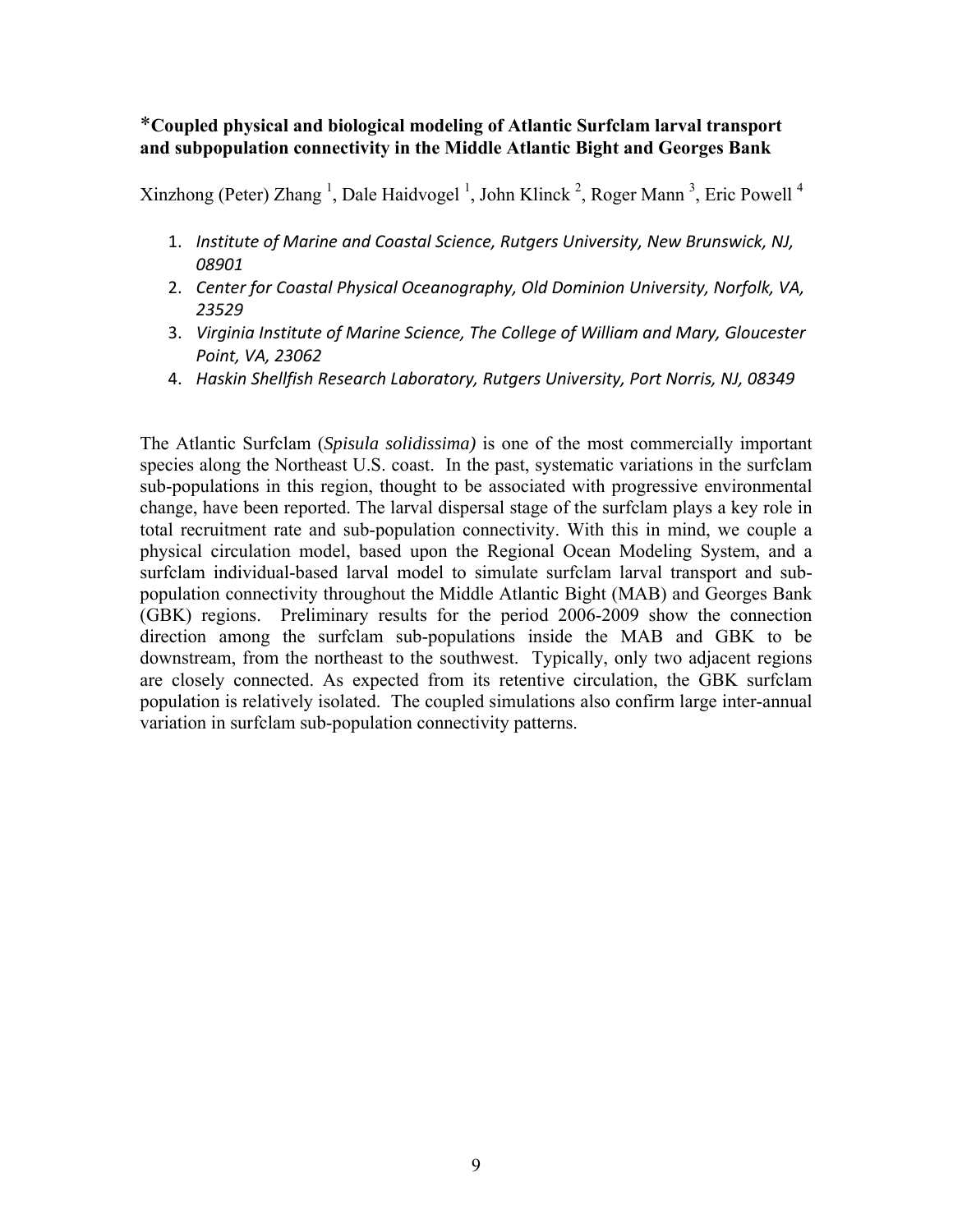## **\*Assessment of Three Artisanal Fisheries in Northern Honduras: Río Esteban, Chachahuate Cay, Cayo Mejor/East End**

Elizabeth L. Evans Rider University 2083 Lawrenceville Road Lawrenceville, NJ United States

**Supervisors** Gabriella Smalley (gsmalley@rider.edu) Natalie Bown (n.k.bown@newcastle.ac.uk) Alison L. Curtis (acurtiw@essex.ac.uk)

This study was done under the authority of the Honduran Coral Reef Fund to provide a baseline for future management. Three artisanal fisheries off northern Honduras in the vicinity of the Cayos Cochinos Marine Park and Río Esteban were assessed between June and August 2010. Catch effort, fishing area, target species, daily catch rates, fishing seasons, and current regulations for lobster and fin fisheries were determined through local fishermen interviews and taking landings data. The fin fisheries observed are either hook and line or net, and the lobsters are entirely dive caught. Findings suggest that a significant number of juvenile lobsters are being removed from the population. Interview data suggest that fish and lobster stocks have decreased drastically; however landing trends will require subsequent studies. The fishermen showing any significant profits are the owners of the lobster fishing boats. The fishing practices observed in Honduras are not as sustainable as those of similar fisheries in other areas of the Caribbean. The lobster fishery is the most attractive option to fishers however should be a concern due to dangerous fishing practices and harmful catch yields.

**Keywords:** Artisanal, Garifuna, Fisheries, Honduras, *Panulirus argue*, Cayos Cochinos Marine Park, Cayo Mejor, Río Esteban, Chachahuate, Bycatch, fishing area, fishing Depth, CPUE, annual catch rates, catch economics, national regulations, fishing trends, lobster diving, La Ceiba, Fishing seasons, HCRF, trawling nets, illegal fishing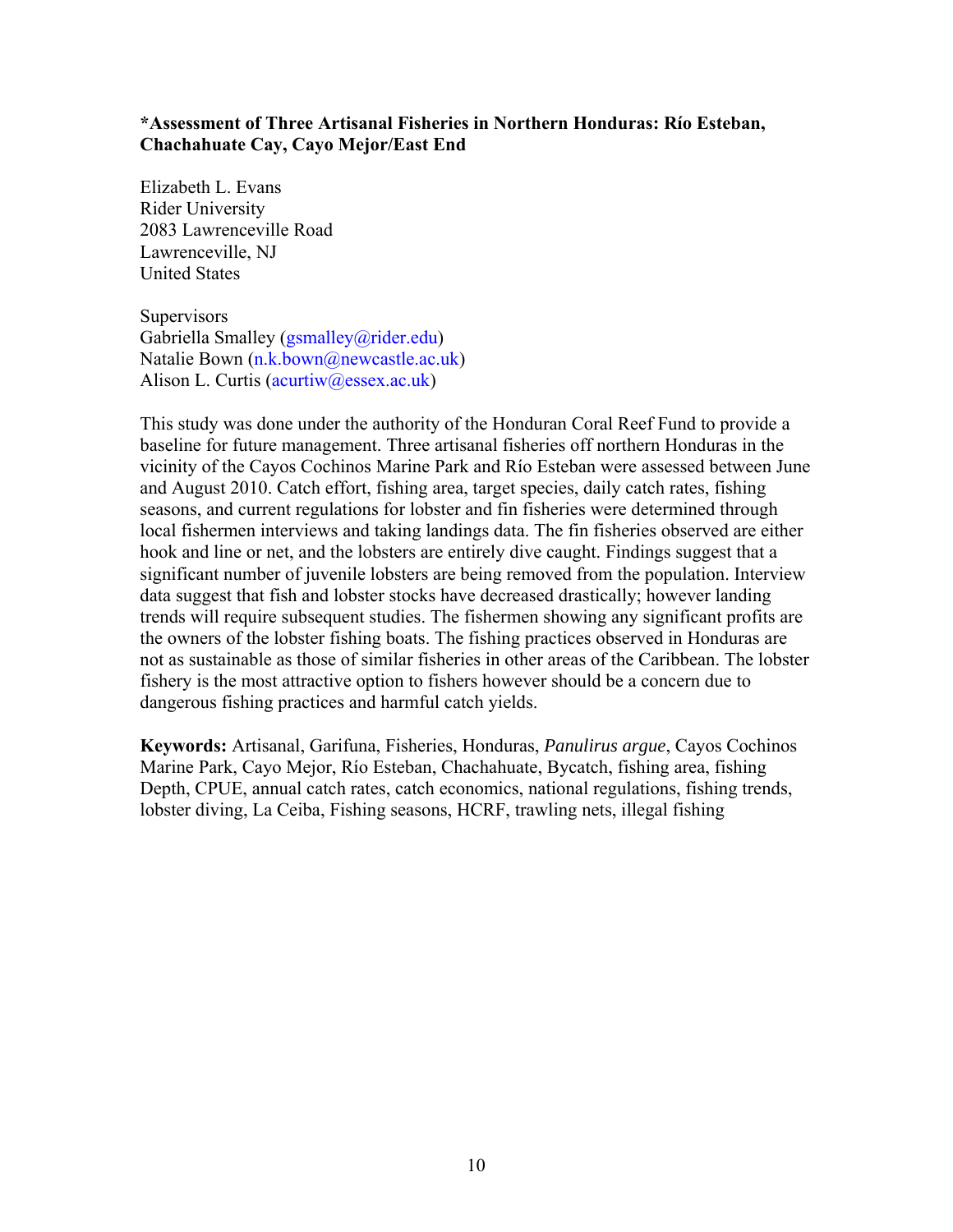#### **The Incredible Shrinking Weakfish!**

#### Desmond Kahn

Weakfish (*Cynoscion regalis*, Sciaenidae) have demonstrated large variation in maximum size over the last half century. Currently, a very small proportion of the total Mid-Atlantic population reaches or exceeds the recreational minimum size in many states of 330.2 mm (13 inches), total length. The production of young-of-year weakfish has not declined to a detectable degree in the same period, yet over the last decade, both commercial and recreational landings have reached record low levels. In contrast to the current maximum size, weakfish exceeding 750 mm (about 30 inches) were commonly caught in the 1970s and 1980s. Mid-Atlantic states distributed thousands of citations each year for recreational catches of 4 kgs (about 10 lbs)or more. While current regulations have restricted fishing mortality to levels below  $F = 0.3$  (averaged over all ages), these restrictions on the fishery have not produced a lasting response. When regulations were first instituted coastwide by the mid-1990s, maximum sizes, age structure and catches did begin to increase for several years, but then declined again. In contrast, the period of the weakfish boom several decades back had virtually no regulations on either recreational or commercial landings. A similar boom period is described in the early years of the last century, and colonial accounts describe decades of weakfish scarcity followed by decades of weakfish dominance. The conclusion of the most stock assessments (2006, 2009) was that natural mortality has greatly increased due to predation of striped bass and spiny dogfish combined with evidence that competition for preferred prey of Atlantic menhaden has negatively affected weakfish growth and consequent survival. The large increase of estimated natural mortality has reduced survival of weakfish to the extent that the maximum size observed has declined drastically.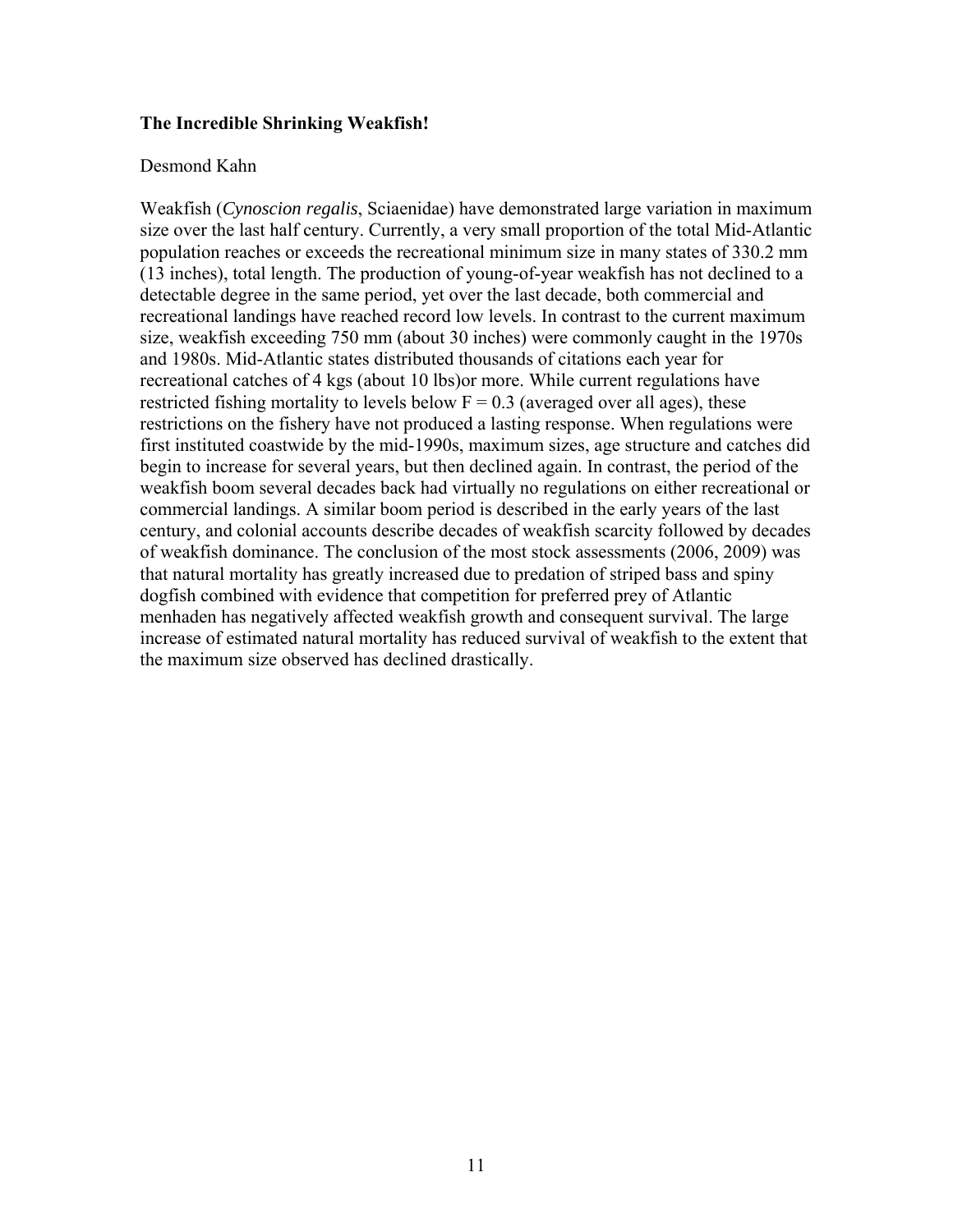#### **"The Butterfish smackdown": towards the development of an operational seascape ecology in support of regional ecosystem management**

Danny Axellson Lars Axellson (Lunds) Eleanor Boecheneck, Rutgers University Jason Didden (MAFMC) Greg DiDomeico, Garden State Seafood Wayne (Lunds) Kyle Goodwin Mr. Goodwin Steven Gray, University of Hawaii Jimmy Harris John Hoey, NEFSC Cooperative Research Olaf Jenson, Rutgers University Josh Kohut, Rutgers University John Manderson NEFSC, Behavioral Ecology Matt Oliver, University of Delaware Laura Palamara, Rutgers University Chris Roebuck, Joel Sonnen Geir  $+2$  other fishermen

Ecosystem management, which explicitly considers important relationships among organisms and how they respond to the ocean environment including the ways humans influence and are affected by ecosystem change, has developed a variety of tactical tools for more effective resource management. One of these tools is spatial planning and space based management. However effective space and time based management in dynamic oceanic environments requires a regional scale environmentally explicit seascape ecology that puts and keeps the realities of the ocean and its ecology into a quantitative and applied framework. We have assembled a team of fisherman, oceanographers and habitat scientists to begin to develop a quantitative seascape ecology that can be operationalized within an integrated ocean observation system (IOOS). In a demonstration project within the Mid-Atlantic Bight ecosystem production region and supported by the NOAA/NEFSC cooperative research, we have developed a first generation statistical habitat model for butterfish to be coupled to MARACOOS ocean observations (Mid-Atlantic Regional Coastal Ocean Observing System) and used by the squid fishery to help avoid exceeding bi-catch limits set under the current regulatory regime. Later this year we will perform a field evaluation using fishing industry vessels of this first generation model. Our collaborative approach has engaged the fishing industry as active partners with ocean scientists to put and keep the realities of the ocean and its ecology into a quantitative framework supporting more effective stewardship of living marine resources in the sea.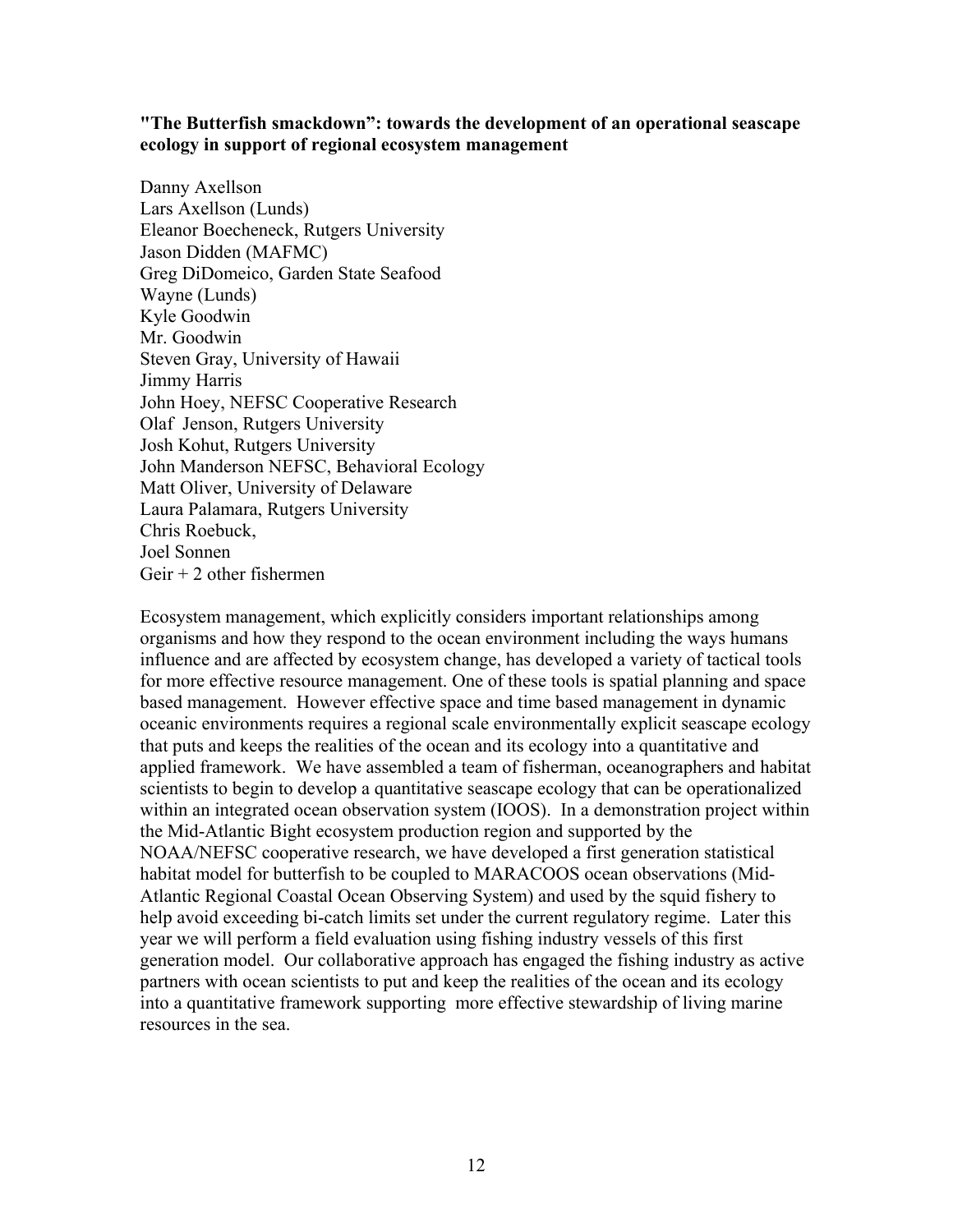#### **Spawning biology of blue crabs,** *Callinectes sapidus,* **in Barnegat Bay, NJ**

Jivoff, Paul R. Rider University, Lawrenceville, NJ 08648

 Despite their economic importance in the mid-Atlantic region, we have a poor understanding of the factors influencing the (seasonal or lifetime) reproductive output of female blue crabs. Recent work in other regions suggests that female blue crabs produce more broods within a spawning season than previously thought. No research has examined aspects of spawning biology of blue crabs in coastal estuaries of New Jersey, close to the northern limit of the blue crab range. In 2010, I examined the abundance, size, and reproductive status of adult females as well as the size and egg viability of broods produced by female blue crabs near the two inlets to Barnegat Bay using field sampling with traps. I also held adult females in field enclosures to experimentally examine the following factors on seasonal female brood production: capture location (Barnegat Inlet versus Little Egg Inlet), carapace width (three size classes=small, medium and large), and food level (low=fed once per week or high=fed three times per week). Based on the presence of ovigerous females, the spawning season in Barnegat Bay extends from May-September; a shorter season than further south. Temporal and spatial variation in the abundance of ovigerous females suggests that many of these females move to the inlets from the western shore of the estuary through the central portion of the estuary as their time to spawn approaches. Brood size was negatively related to ovigerous stage and positively related to female size. Females held in field enclosures produced multiple successive broods, with one female producing five broods in succession. Successive broods were smaller and females fed once per week produced significantly smaller successive broods with more days between successive broods than females fed three times per week. I relate these results to our understanding of female reproductive potential and how that may inform management decisions particularly concerning the spawning stock.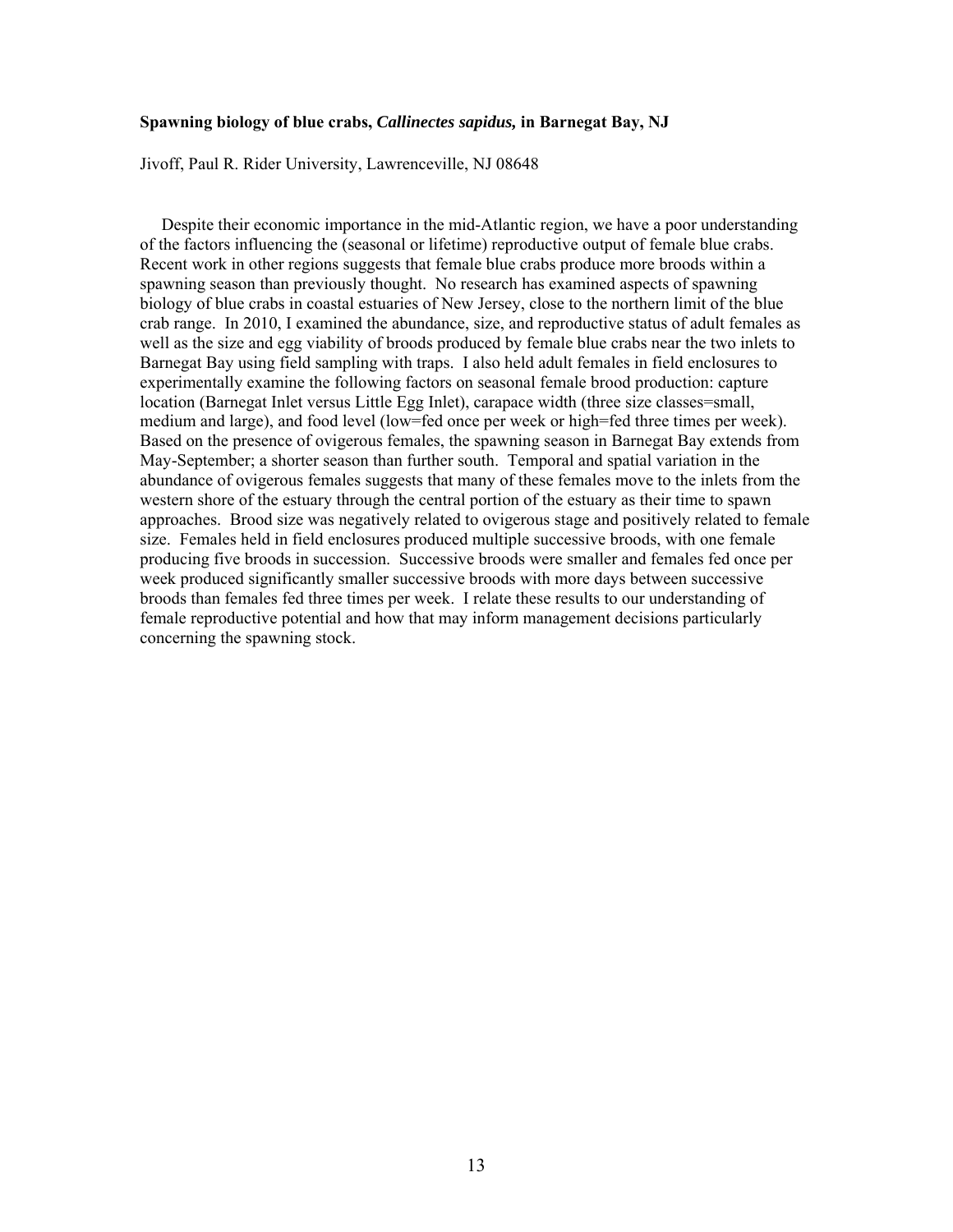### \* **Determining the Best Substrate for Eastern Oyster (***Crassostrea virginica***) Spat Colonization in Greenbackville, Virginia**

James Geddis, Marine Academy of Technology and Environmental Science (MATES), 195 Cedar Bridge Rd. Manahawkin, New Jersey 08050

The Eastern Oyster (*Crassostrea virginica*) is a vital shellfish, from both an environmental and economic viewpoint. This species once dominated the eastern shore of North America, filtering water and creating vast reef systems. However, since the arrival of colonists in North America this source of food has been exploited by humans. Over the last 200 years this species has been over harvested and its habitat has been destroyed. Recent decades have been equally hard on the Eastern Oyster (*Crassostrea virginica*) population, with diseases; such as Durmo and MSX, further decreasing the population. Greenbackville, Virginia was once the hub of the Eastern Oyster (*Crassostrea virginica*) harvest in Chincoteague Bay; however, it is currently a shadow of its former prosperity. In an attempt to assess the population of Eastern Oyster (*Crassostrea virginica*) in the area around Greenbackville, Virginia three transects were created along the southern shore of a point protruding from the marsh. In addition to determining the population of Eastern Oyster (*Crassostrea virginica*), this study attempted to determine the optimal substrate and depth for spat colonization. Each transect consisted of one testing module placed in three feet of water. A module consisted of three levels of substrate samples, placed directly at the water's surface, one foot in depth, and two feet in depth, all respective to the high tide depth. Each of the eight substrates being tested was placed at all three depths. Data was collected twice a week from July 5, 2011 to August 5, 2011. The results of this experiment suggest that type of substrate and depth does not have a significant effect on Eastern Oyster (*Crassostrea virginica*) spat colonization. Based on this data, populations of Eastern Oyster (*Crassostrea virginica*) are very low in the area around Greenbackville, Virginia in Chincoteague Bay.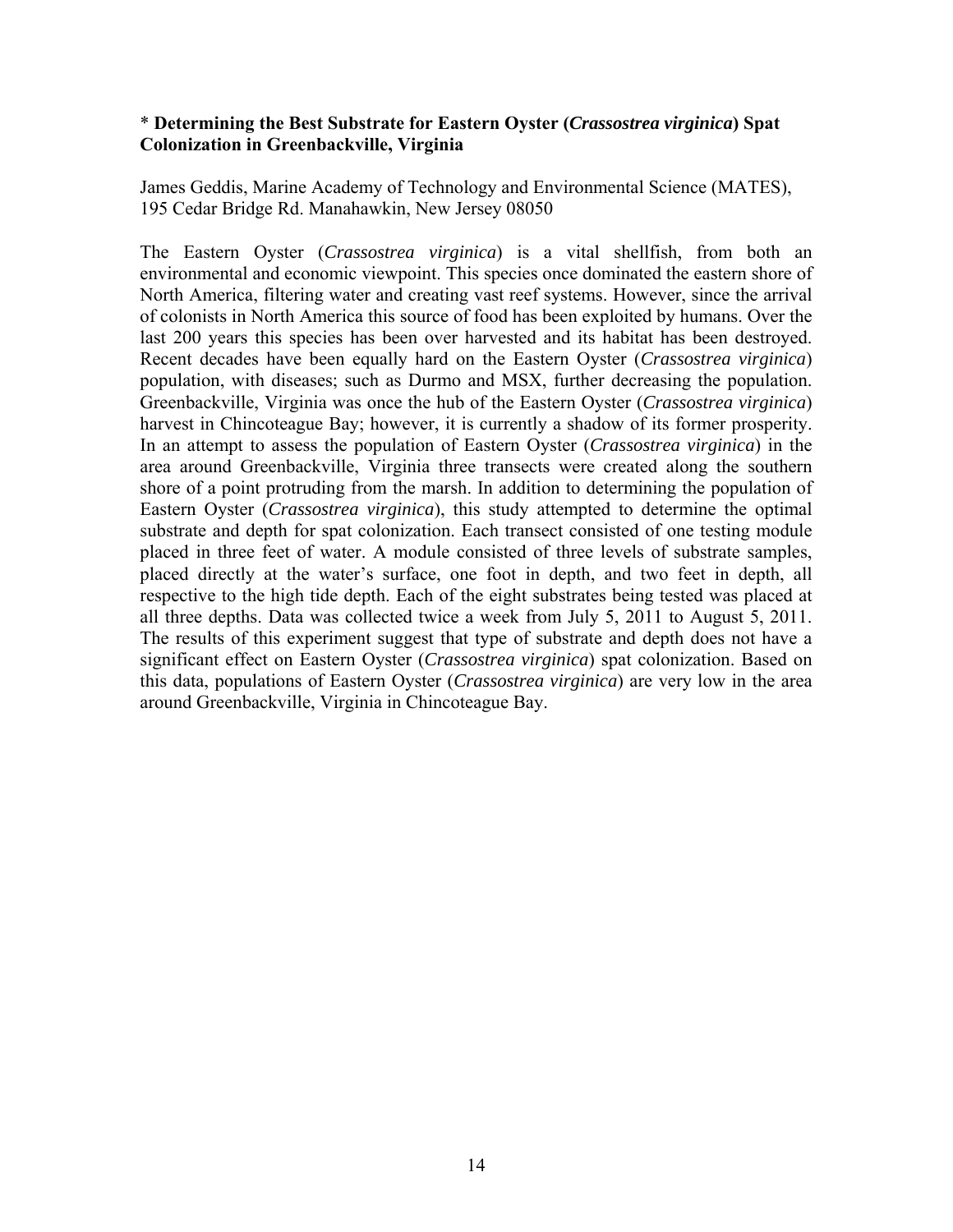#### **\*Changing environments, changing behaviors: Gulf sturgeon residency in Choctawhatchee Bay, Florida**

**Katherine M. Fleming**, Delaware State University,1200 North DuPont Highway, Dover Delaware 19901, 607-644-5073, fleming.kate@gmail.com Dewayne A. Fox, Delaware State University, 1200 North DuPont Highway, Dover Delaware 19901, 302-857-9431, dfox@desu.edu Stephania K. Bolden, Protected Resources, NOAA Fisheries Southeast Regional Office, St. Petersburg, FL, 33701, 727-824-5312, Stephania.Bolden@noaa.gov

Choctawhatchee Bay is a confined estuary located in the northwest Florida pan-handle that provides important foraging and migratory habitats for the federally threatened Gulf sturgeon (*Acipenser oxyrinchus desotoi*). The estuary's salinity regime is greatly influenced by flow from Choctawhatchee River, which provides the bay with 90% of its freshwater. Like many Gulf coast estuaries, the Choctawhatchee Bay watershed has been negatively impacted in recent years by rises in human population levels. Associated habitat transitions from rural/forested to urban/suburban coupled with apprehension regarding climate change have led to management concerns regarding modifications in water quality and degradation of benthic communities, which Gulf sturgeon are dependent upon for growth. Gulf sturgeon were captured in the Choctawhatchee River and implanted with acoustic transmitters  $(2009: n = 40; 2010: n = 55)$  to assess sizespecific patterns of residency and habitat use. A passive acoustic array was deployed in near-shore areas of Choctawhatchee Bay where Gulf sturgeon have historically been documented. We noted marked differences in the timing of movement into estuarine habitats between years, with migration to the bay occurring earlier and over a shorter time span in 2009 than 2010. Habitat use appears to be influenced by individual size as adult Gulf sturgeon were significantly more likely to utilize marine waters and juveniles were more likely to overwinter exclusively within estuarine waters. Residency patterns within Choctawhatchee Bay shifted from the central/eastern portions of the bay in 2009 – 2010, to the central/western portions in  $2010 - 2011$ . Inter-annual changes in site occupancy coincided with reduced mean daily discharge from Choctawhatchee River, and a transition from primarily mesohaline to polyhaline waters within the estuary. Our findings provide managers with an improved understanding of how changes in environmental characteristics impact Gulf sturgeon habitat selection.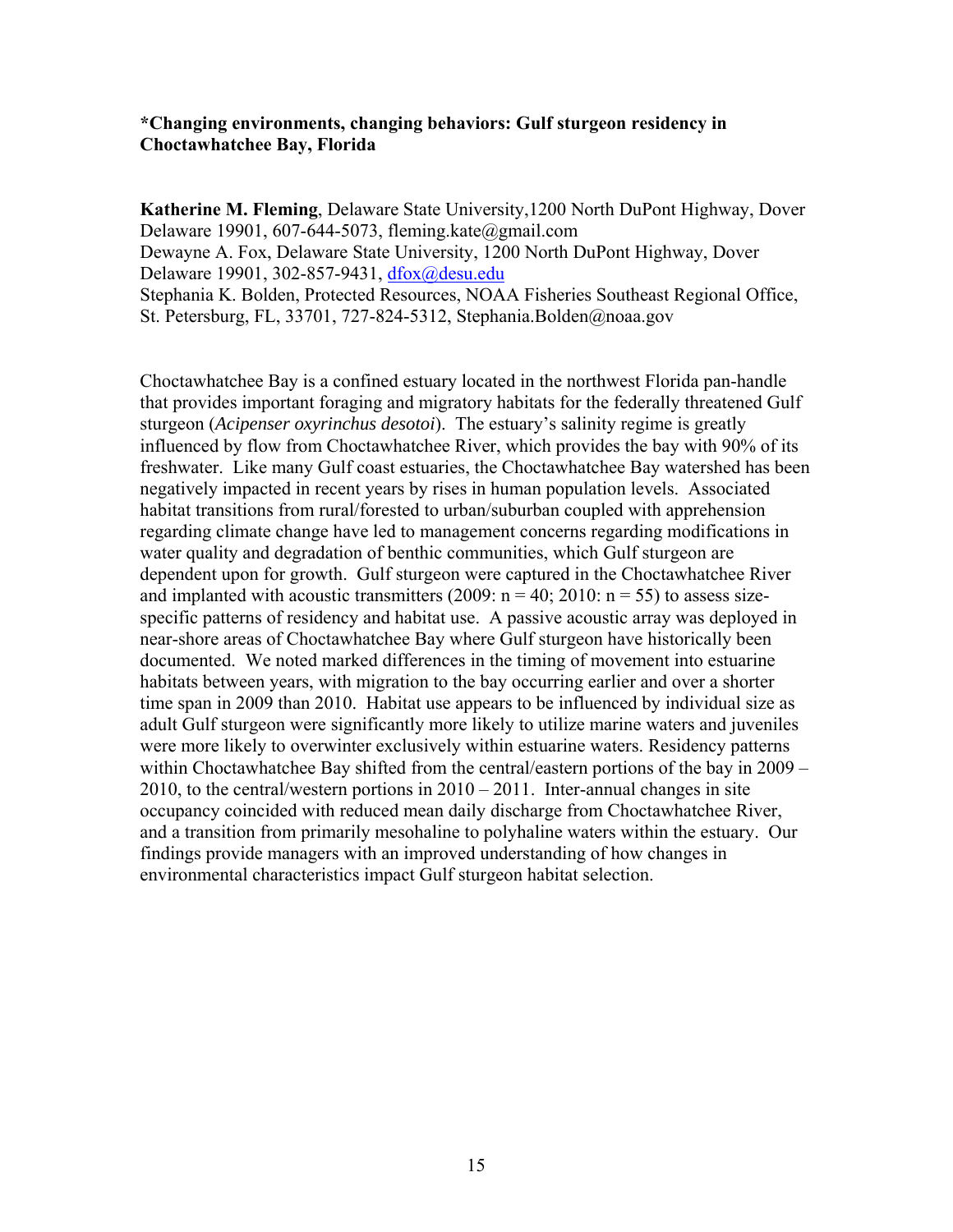## **\*Coping with progress, Atlantic sturgeon spawning characteristics and locations in the Delaware River**

**Matthew W. Breece**, Delaware State University, 1200 North DuPont Highway, Dover Delaware 19901, 727-735-2472, matthewbreece@gmail.com Phil Simpson, Oregon Department of Fish and Wildlife, 4909 Third Street Tillamook, OR 97103, 503-325-0435, philip.c.simpson@state.or.us Dewayne A. Fox, Delaware State University, 1200 North DuPont Highway, Dover Delaware 19901, 302-857-9431, dfox@desu.edu

The proposed listing of Atlantic sturgeon (*Acipenser oxyrinchus oxyrinchus*) under the U.S. Endangered Species Act has increased demand for information on all life history phases of this species. Resource managers are in particular need of the location and characteristics of spawning since these habitats are vital to Atlantic sturgeon recovery. Central to rebuilding of Atlantic sturgeon stocks, the Delaware River has suffered numerous anthropogenic changes, including large scale dredging, altered flow regimes and deteriorated water quality, ultimately resulting in major alterations to spawning habitat. During 2006-2007 and 2009-2011, 154 adult Atlantic sturgeon were captured in the Delaware Bay and nearshore marine waters and implanted with long-lived acoustic transmitters to assist in the identification of spawning sites. A total of 21 potential spawning migrations from 10 adults were recorded in the Delaware River. Adult Atlantic sturgeon entered the freshwater portion of the river between April 16-May 30 and departed May 19-June 14. Mean water temperatures upon river entry (17.4°C (range 15.5-22.5°C) and departure (21.6°C (range 17.6-25.0°C) were markedly higher than historic records. The majority of adult Atlantic sturgeon occupied habitats slightly upstream of the freshwater/saltwater interface (<0.5ppt), which ranged annually from rkm 110 -140 at the likely time of spawning although three individuals made directed movements up to rkm 210 where they remained for several days before exiting the system. Through our efforts we have helped narrow the likely spawning region for Atlantic sturgeon while updating historic records providing managers with a better handle on protecting these vital habitats.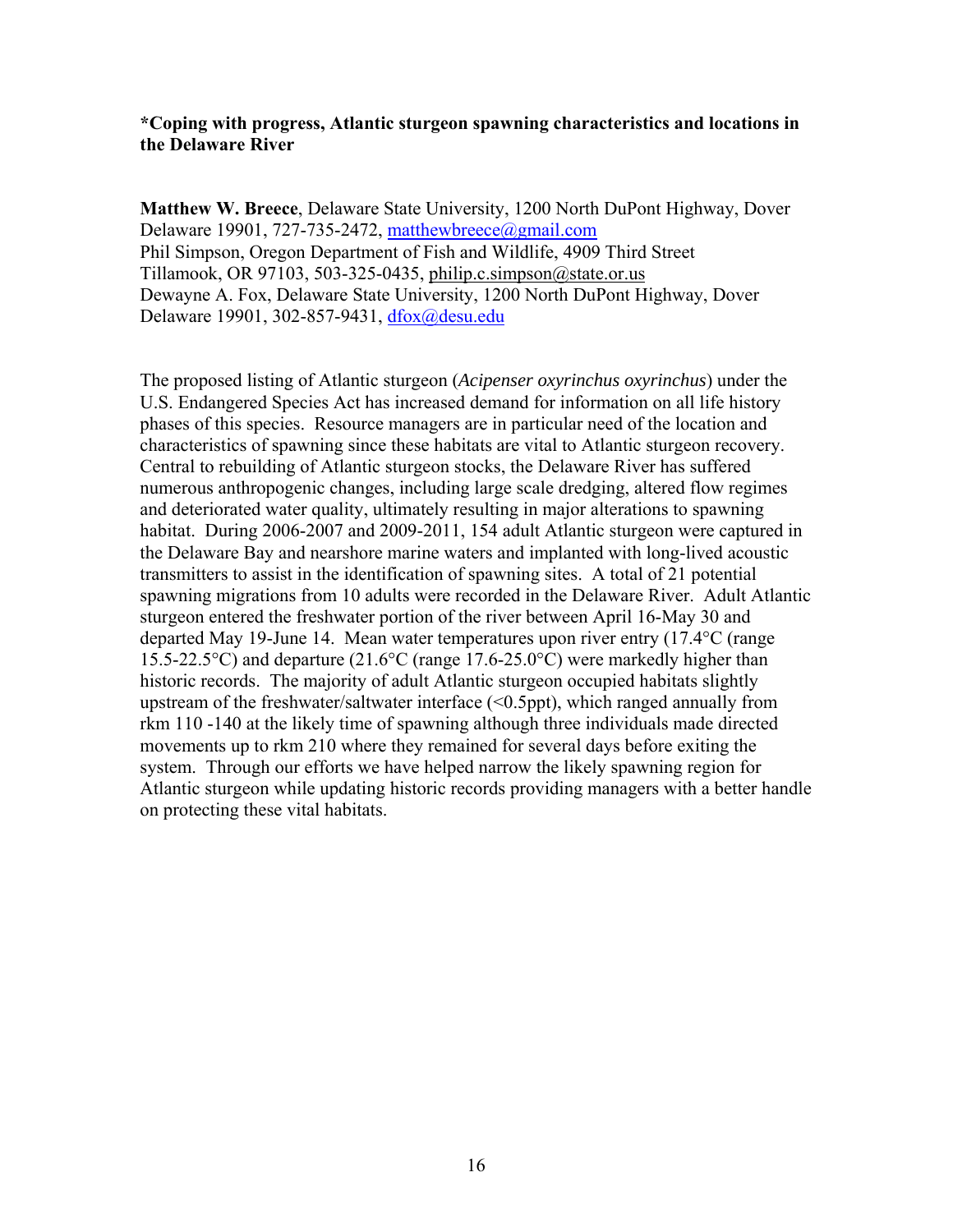#### **The Horrors of Sturgeon Matrimony in the Delaware Estuary - Scutes of Death**

Matthew Fisher, Delaware Division of Fish and Wildlife, Smyrna, DE Dr. Dewayne Fox, Delaware State University, Dover, DE

The Delaware Estuary Atlantic sturgeon population is a candidate species for Endangered Species Act listing. In a long lived, late maturing species the culling out of adults through anthropogenic sources of mortality can have a negative effect on an already depressed population. Accordingly, NOAA's proposed listing rule addresses vessel strikes as a threat. Approximately 3000 deep draft vessel's transit the estuary to reach the Philadelphia and Delaware River port complex (rkm 97-203) annually, making it the busiest freshwater port on the Atlantic coast. Vessels travel in a channel that has been dredged to a depth of 12.2 m and requires annual maintenance dredging by the U. S. Army Corp of Engineers to maintain depth. The high activity level of vessel transit so far into an estuary in a maintained channel is unusual and allows for a high frequency of sturgeon and vessel interaction. The Delaware Division of Fish and Wildlife receives sturgeon carcass reports from the public and in 2005 began tracking sturgeon carcass reports in the Delaware Estuary. In 2010, the Division began advertising their interest in sturgeon reports by providing a picture of a sturgeon and a contact phone number via their website and the Delaware Fishing Guide. The Division also networked with universities, environmental consultants and agencies to acquire additional reports. This additional effort increased reports from an average of 8.4 to 17.0 reports annually. Of the total 76 carcasses investigated 62% show signs of vessel strike (lethal gash's, severed body parts or blunt force trauma). The remaining 38% are often too decomposed to determine cause of death however a majority are also likely vessel strikes. Of the 76 carcasses, 36 are adult size  $(>1500 \text{ mm} \text{ TL})$  and 26 adults were located during the spring spawning period as recent (<14 days) mortalities. Commonalities exist within the wounds and witness reports that indicate the trauma origins are not post mortem. Implications to a restoration of the population are discussed.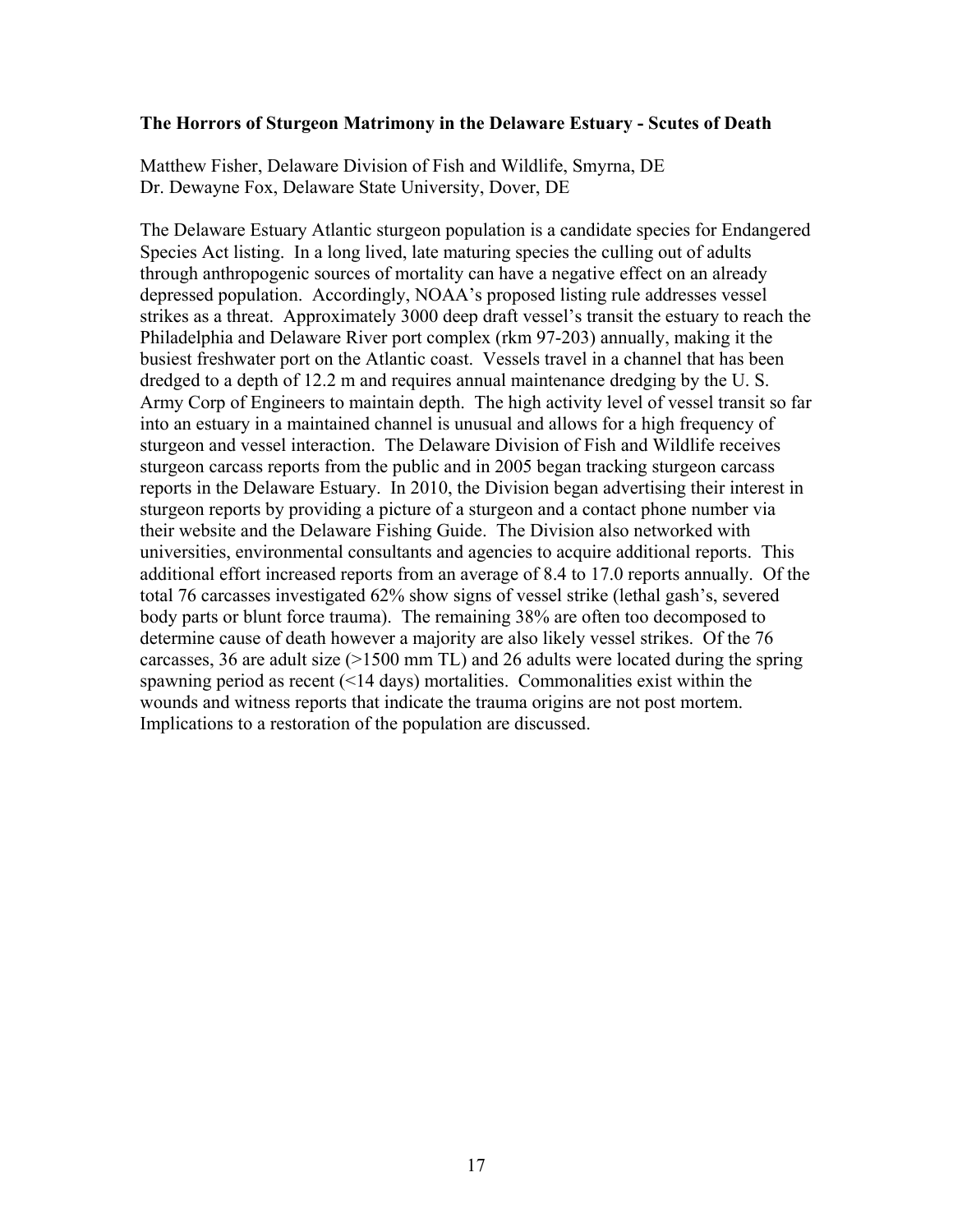## **Surplus Production Model Accuracy in Populations Affected by a No-Take Marine Protected Area**

Jennifer Barkman and Michael Wilberg

 Marine protected areas (MPAs) are an increasingly used tool in fisheries management. However, implementation of an MPA violates common assumptions for fishery stock assessments that provide estimates of abundance and fishing mortality for management. Thus, it is important to understand the effects of MPAs on estimates from stock assessments. We conducted a simulation study to determine the effects of MPAs on accuracy of surplus production model (SPM) stock assessments. We simulated the dynamics of a population, which had part of its range in an MPA, and assessed the population with spatially-aggregated and spatially-explicit SPMs under a range of conditions including different sizes of MPAs, different migration rates between MPA and non-MPA regions, and scenarios with high and low observation error in the indices of abundance. We also considered a scenario in which no index of abundance was available within the MPA. We used the median of the absolute value of the relative error and median relative error from 200 replicates of each scenario to test the accuracy of the SPMs. Spatially-explicit SPMs performed better in both accuracy and bias than their spatially aggregated counterparts in most cases. The accuracy of the assessments also increased as the MPA size increased except in the scenario with no index of abundance within the MPA, which increased in accuracy as the MPA size decreased. Monitoring the stock within the MPA is essential for conducting accurate stock assessments in areas with MPAs.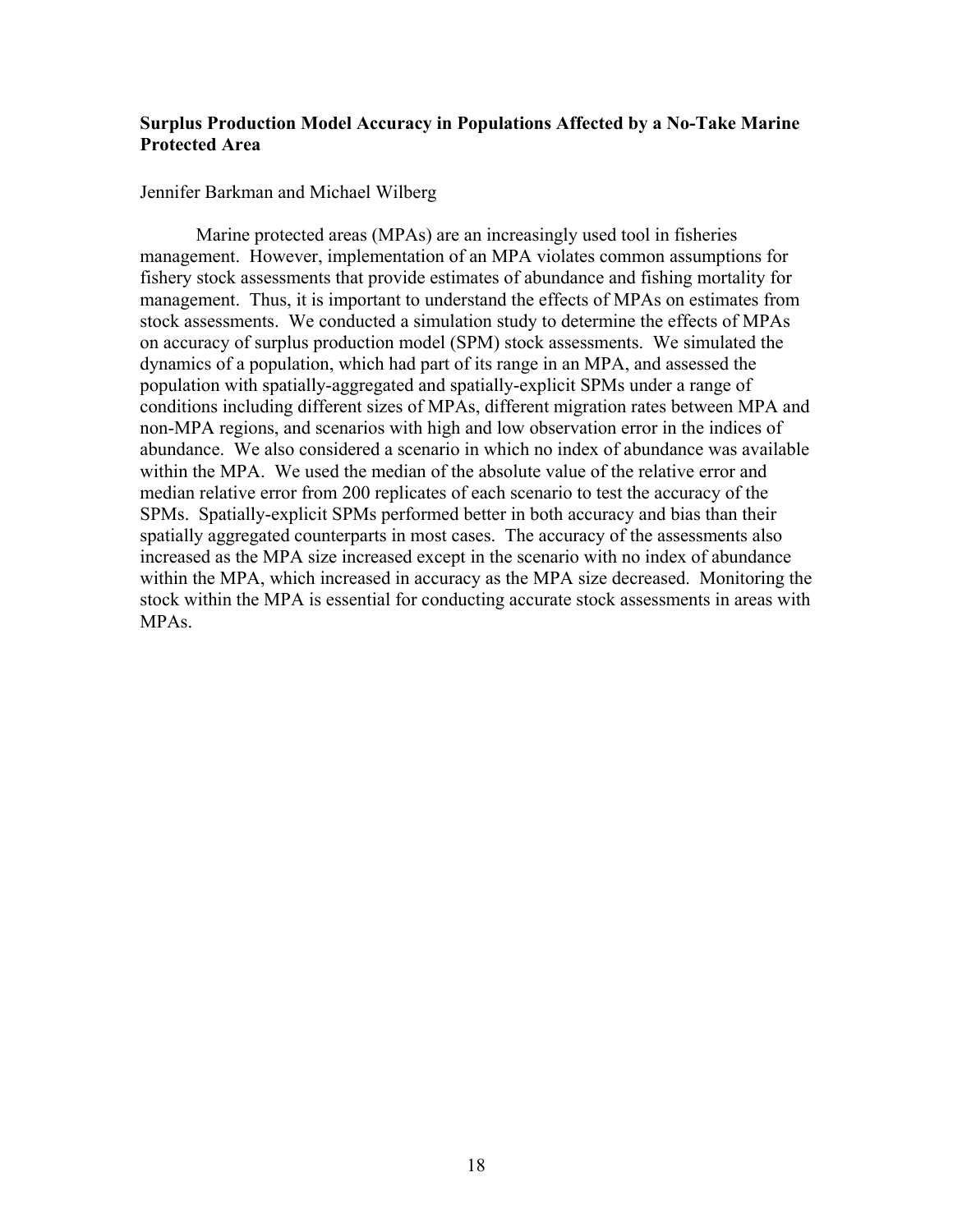#### \* **Diel and tidal periodicity of sand tigers (***Carcharias taurus***) in Delaware Bay**

Johnny E. Moore<sup>1</sup>, Dewayne A. Fox<sup>1</sup>, Bradley M. Wetherbee<sup>2</sup> and Matthew B. Ogburn <sup>3</sup> <sup>1</sup> Delaware State University, Department of Agriculture and Natural Resources, Dover, *DE 19901* 

2 *University of Rhode Island, Department of Biological Sciences, Kingston, RI 02881* 

3 *Savannah State University, Department of Natural Sciences, Savannah, GA 31404* 

Delaware Bay is one of the few known locations in North America where sand tigers (*Carcharias taurus*) are regularly encountered. In the United States, sand tigers were listed as a Species of Concern due to marked population declines and vulnerability to overfishing. Although sand tigers are the largest shark commonly encountered in Delaware Bay, data on essential habitat use and residency patterns for sand tigers are lacking, which hinders recovery efforts. We implanted 105 (55  $\Diamond$ : 50  $\Diamond$ ) sand tigers with standard or pressure sensing acoustic transmitters (VEMCO Ltd. V-16-6H) (battery life: 2.5 - 6 years) and monitored their behavior horizontal and vertical movements through a series of passive acoustic receivers (VEMCO Ltd. VR2W). Over the course of this study the vast majority (73 of 105) of telemetered sand tigers returned to Delaware Bay the year following tagging, generally residing in the bay mid-June to early October. Sand tigers occupied significantly deeper portions of the bay at night during 2007 and 2009 although no significant difference was documented during 2008. Sand tigers were usually found close to the bottom during daytime. We observed higher rates of detection at night than during the day that could either be due to diel changes in behavior or to changes in detection efficiency. Preliminary analyses suggest that sand tigers occupy shallower water during daytime and move to deeper waters at night, possibly for foraging, as has been documented for other elasmobranchs. Although we hypothesize sand tigers in Delaware Bay switch habitats between day and night for foraging purposes, we cannot discount tidal influences or the reduction of noise in the system during night hours as reasons for increased detections. Published literature regarding information on sand tigers in Delaware Bay is limited, so the results from this study could be used to identify core areas of activity, most critical habitat, as well as diel patterns of habitat use throughout sand tiger residency in the bay. Resource managers could use this information for the formation of future conservation efforts for this species.

#### **Striped Bass Tagging in the Delaware Estuary**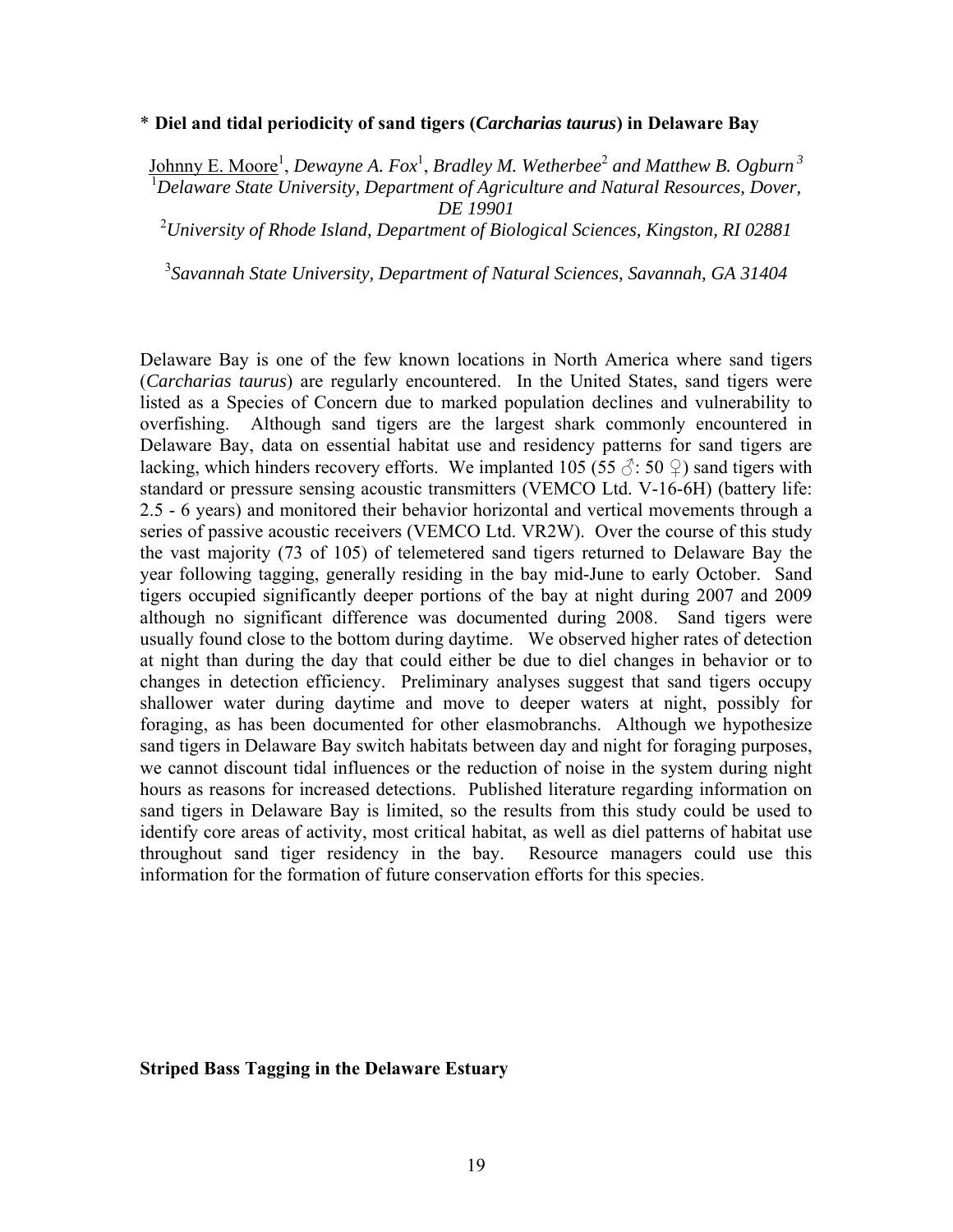Heather Corbett, NJDEP and Matt Fisher DE DFW

In the late eighties-early nineties the states of New Jersey, Delaware and Pennsylvania joined the efforts of other agencies from Massachusetts through North Carolina by entering the U.S. Fish and Wildlife Service's (USFWS) Cooperative Coastal Striped Bass Tagging Program. During 21 years of tagging within the Delaware Estuary, over 40,000 striped bass were tagged, with more than 9,000 recaptures from Maine to North Carolina.

Although both programs target striped bass in the Delaware Estuary, two different "schools" of fish are tagged. One survey (DE and PA) tags fish tags fish primarily on the spawning grounds while the other (NJ) tags the coastal migratory mixed stocks. The focus of this presentation will be to examine potential variations in migration patterns between the surveys. General methodologies will be provided such as survey location, method of capture and time of release. Length frequency, numbers tagged and released and recapture patterns will be explored to provide comparisons between the programs. In addition, some focus will concentrate on comparing recaptures from the Delaware Estuary to other coastal and producer area tagging programs participating in the USFWS Cooperative Program.

**New Jersey's voluntary collection program for bluefish (***Pomatomus saltatrix***)**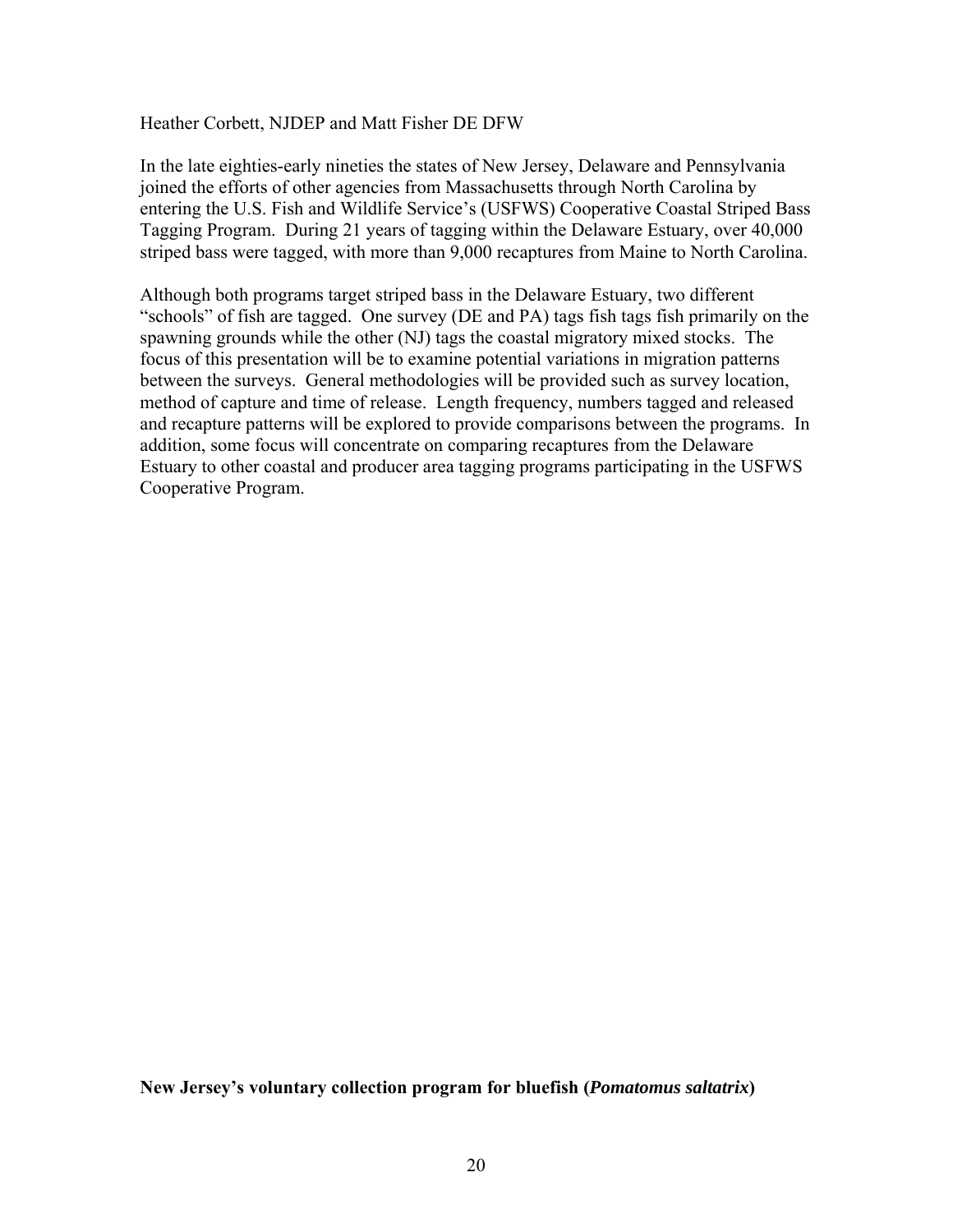#### Steven M. Luell, Thomas Baum, Michael Celestino, and Heather Corbett NJ Division of Fish & Wildlife

The bluefish (*Pomatomus saltatrix*) is an important marine fish species on the East Coast of the United States. They are popular amongst fishers, and are targeted both recreationally and commercially. Since 2005, the assessment of bluefish has been conducted via age structured assessment methods (ASAP). Concerns have been expressed about the adequacy of age information to assess this species. In an effort to help resolve these problems, the New Jersey Division of Fish and Wildlife initiated a pilot voluntary biological collection program in 2010. A number of sampling strategies was used to sample the recreational fishery, including: collections from volunteer anglers, fishing tournaments, party boats, and opportunistic collections associated with fisheryindependent sampling programs for non-bluefish species. In 2010, otoliths were extracted from 219 bluefish harvested from a variety of locations in NJ between April and November. Thus far in 2011, otoliths were extracted from 214 bluefish. Comparison of the 2010 size frequency of bluefish from New Jersey with the coastal 2010 ALK shows that while there was some overlap, samples were often complementary but ALK gaps remain even when all data are combined.

**Patterns and processes in stock recoveries from depletion: preliminary findings from a global meta-analysis.**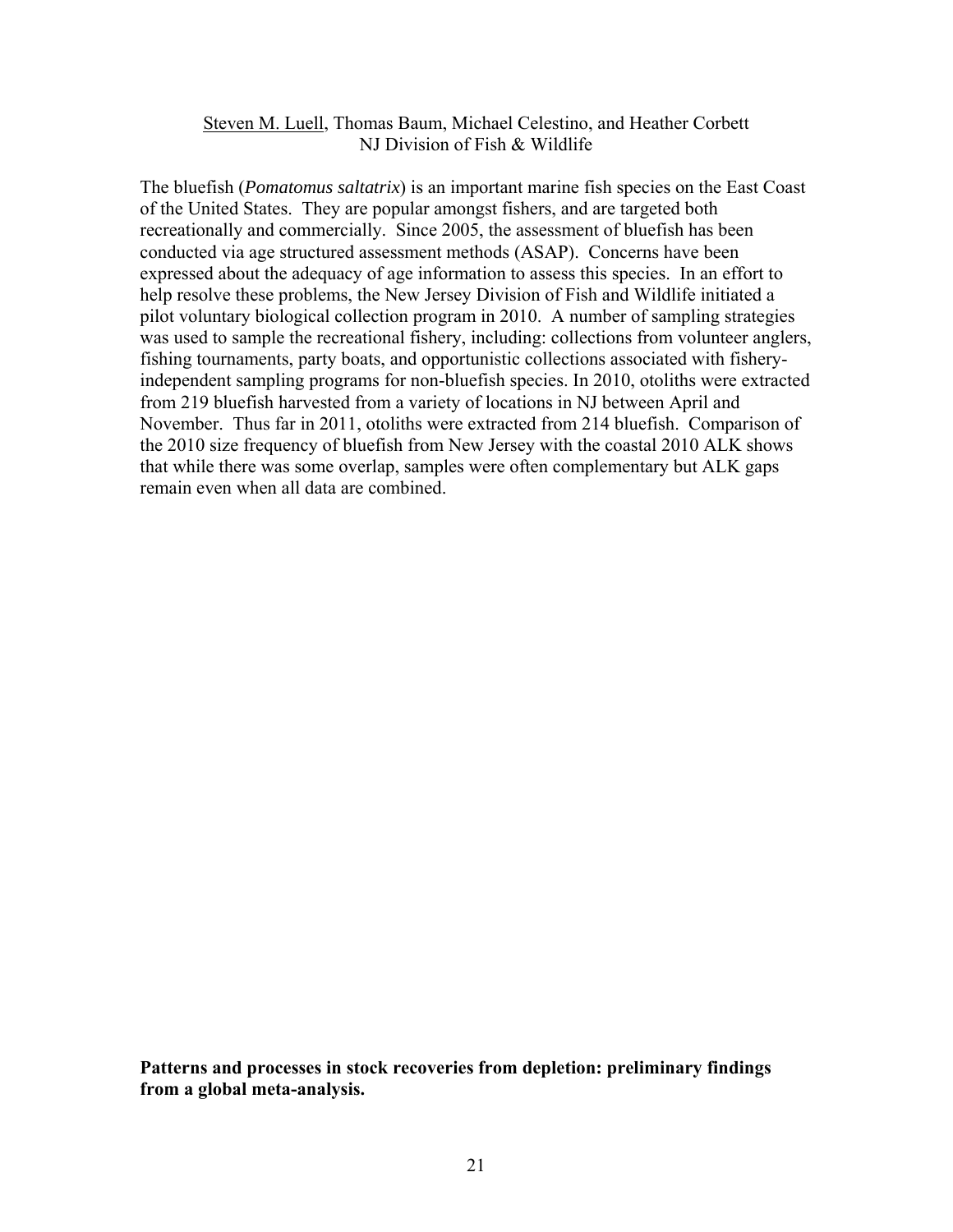Philipp Neubauer<sup>1</sup>, Julia K. Baum<sup>2</sup>, Michael Melnychuk<sup>3</sup>, Colin Minto<sup>4</sup> and Olaf P.  $Jensen<sup>1</sup>$ 

<sup>1</sup>Institute of Marine and Coastal Sciences, Rutgers University

<sup>2</sup>Department of Biology, Victoria University, Canada

<sup>3</sup>Department of Fisheries and Aquatic Sciences, University of Washington

4 Galway Institute of Technology, Galway, Ireland

There has been a considerable debate in the relevant literature about whether depleted fish stocks are always recoverable, and especially about the main processes that govern recoveries or the lack thereof. We set out to investigate drivers of recoveries from depletion using the RAM legacy stock recruitment database. This global collection of stock assessments, biological and management information allows us to inspect past and current depletions and ask how recovery potential and time to recovery are related to life history, Fisheries management variables and ecosystem effects. Here we present some preliminary findings from this meta-analysis.

**Early results from the Barnegat Bay Sea Nettle Barrier Pilot Project**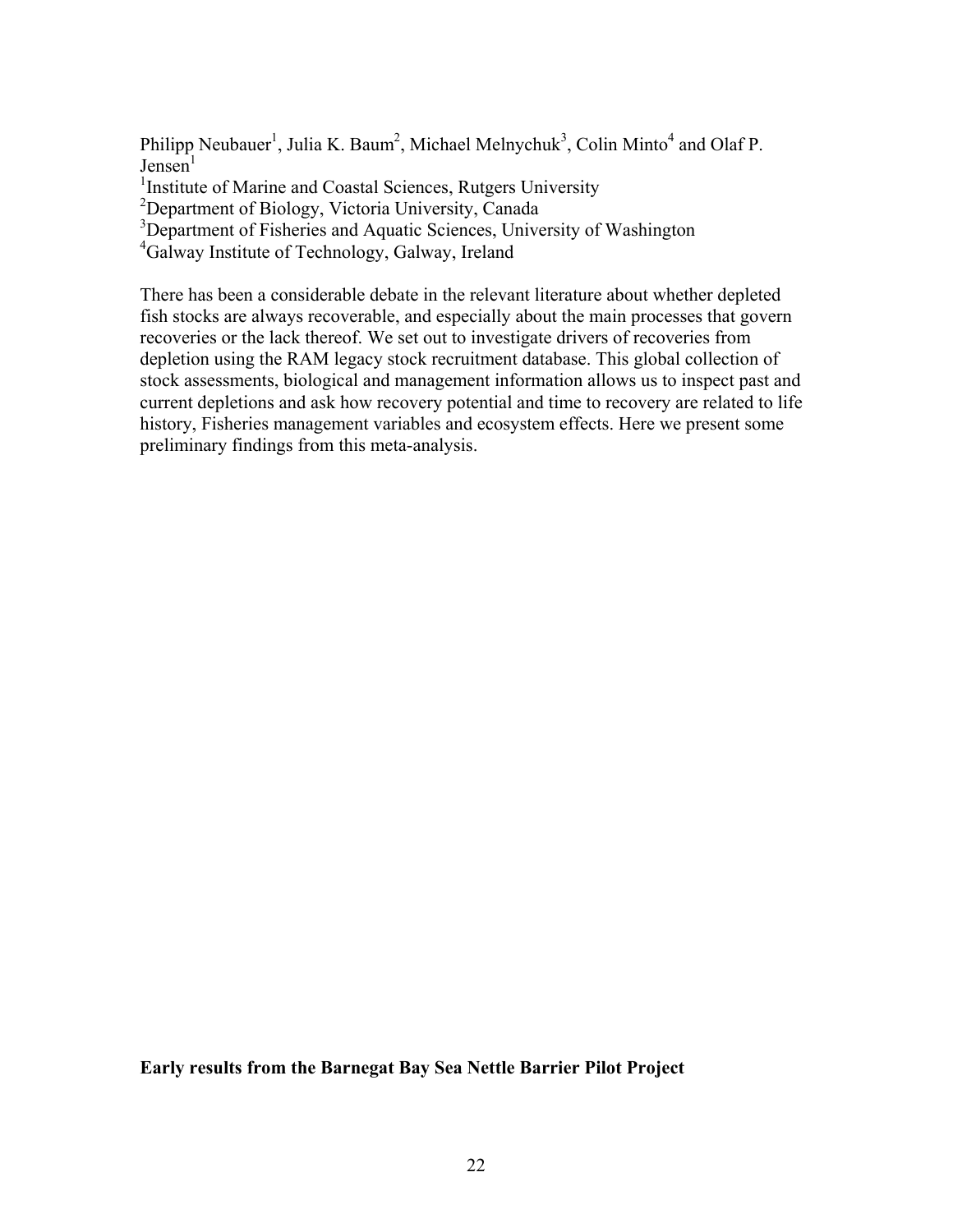Jennifer Barny, Nina Sassano, Jim Vasslides, Dr. L. Stanton Hales Jr.

*Abstract:* In recent years, Atlantic sea nettle (*Chrysaora quinquecirrha*) populations have been increasing in Barnegat Bay. Because little is known on how to reduce populations, we developed a project to test the effectiveness of a barrier net in protecting bathers from these stinging jellyfish. Two beaches were chosen for this pilot program: Windward Beach on the Metedeconk River in Brick, NJ, and Brooklyn Avenue Beach on Barnegat Bay in Lavallette, NJ. From June through September of 2011, a 1 ½-inch (38mm) square mesh gillnet was deployed twice a week at each beach, with the intent of preventing nettles from entering the beaches' bathing areas. Once a week, we pulled a 50-foot bag seine both inside and outside the barrier at each beach to test the barrier's efficacy at excluding nettles from the bathing areas. Peak jellyfish abundance occurred in the first two weeks of August, and coincided with the optimal water temperature range (26-30°C) established by researchers in the nearby Chesapeake Bay. However, we found peak abundance did not match the optimal salinity range established by previous research. In both Brick and Lavallette, peak abundance occurred when salinity was above the 16 psu threshold established in Chesapeake studies. Our results show a bell diameter distribution of 8-120mm, with a mean of 34.6mm in Brick and 44.5mm in Lavallette, and a mode of 30mm in Brick and 39mm in Lavallette. In general, the barrier was successful at excluding 59.9% of the jellyfish from the swim area in Brick, and 54.6% from the swim area in Lavallette. These seemingly wide ranges are likely a result of the different gillnet deployment methods utilized, as well as deteriorating barrier net conditions due to blue crabs. These preliminary results indicate that barrier nets may be useful at some bathing beaches in the Barnegat Bay with additional refinement of mesh size and other net properties.

**Hudson Canyon: Multi-Species Habitat Complexes as a Geographic Priority**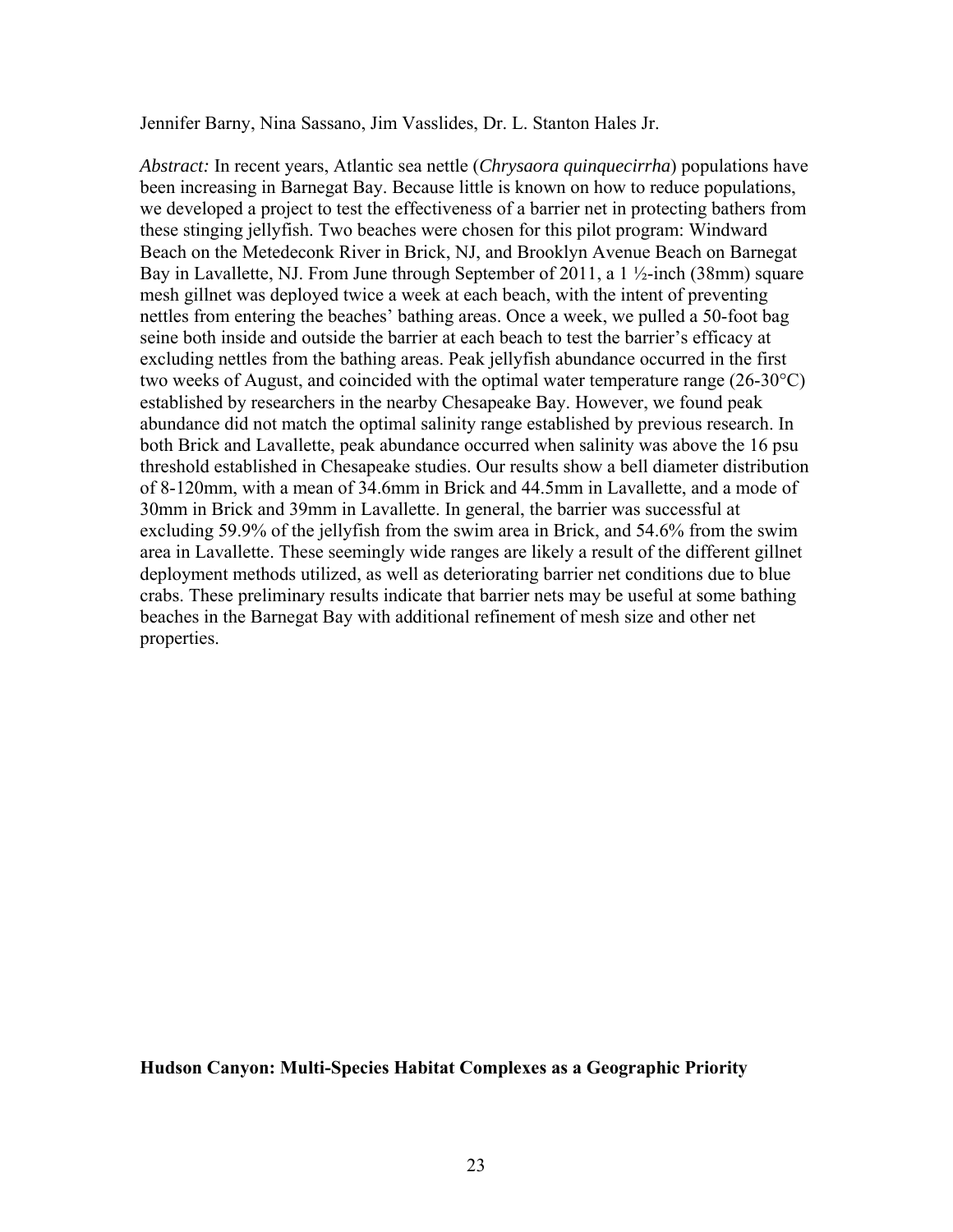**Vincent G. Guida, PhD**<sup>1</sup>, Peter A. Rona, PhD<sup>2</sup>, Vernon Asper, PhD<sup>3</sup>, Arne Diercks, PhD<sup>3</sup>, Leonardo Macelloni, PhD<sup>4</sup>, Martina Pierdomenico<sup>1,4</sup>, and Mary I. Scranton, PhD<sup>5</sup>, (1)Environmental Processes - Coastal Ecology, National Marine Fisheries Service Northeast Fisheries Science Center, Highlands, NJ, (2)Institute of Marine and Coastal Studies, Rutgers University, New Brunswick, NJ, (3)Department of Marine Science, University of Southern Mississippi, Stennis Space Center, MS, (4)Mississippi Mineral Resources Institute, University of Mississippi, University, MS, (5)School of Marine and Atmospheric Science, University of Stony Brook, Stony Brook, NY

Hudson Canyon, ~185 km southeast of New York City, is the largest eastern U.S. submarine canyon and a fisheries "hot spot". Its vicinity yields commercial and recreational catches including squid, butterfish, monkfish, whiting, black sea bass, fluke, red hake, tilefish, lobster, deep sea red crab, tunas and billfishes. It also supports a biodiverse fauna and may, like other east coast canyons, harbor sensitive deepwater corals and sponges. Oil and gas have been demonstrated there. Anticipating interest in Marine Spatial Planning, spatial management of fisheries, and deep corals and sponges, we undertook a study of benthic habitats in Hudson Canyon that included assembly of existing data plus field work: acoustic mapping, visual ground-truthing, hydrographic, sedimentological, and trawl data collections. Acoustic techniques included multibeam sonar mapping performed using the Autonomous Underwater Vehicle "Eagle Ray", producing ultra-high resolution  $(\sim 1 \text{ m})$  in all water depths. Trawling was performed with 11 m otter and 2 m beam trawls to capture a wide variety of demersal nekton and benthic megafauna in every season. Visual ground-truthing and sediment collection were accomplished with the USGS drift vehicle "SeaBOSS" with video and stills cameras and grab sampler. Hydrographic sampling included Conductivity-Temperature-Depth casts and water sampling for dissolved methane analysis. Products to date include bathymetric, backscatter, and slope maps for about two thirds of the shelf portion of the canyon on scales relevant to the distribution of fishes and megabenthos, and databases for catch, hydrographic, and visual data. Analysis of data thus far has revealed a complex of geological structures and hydrological patterns that provide a wide range of physical habitats within a relatively small area. Among unanticipated findings were marked asymmetries in bathymetric morphology and sediment distribution between opposing walls of the canyon as well as large differences up- and down-canyon. There is evidence for a methane-based chemosynthetic contribution to energy production and to creation of hard bottom habitats, evidence of gravel beds and outcrops of semilithified clay and/or rock deep in the canyon that may serve as the basis for deepwater coral and sponge communities. Work proceeds on the development of a habitat classification model based on the NOAA Coastal and Marine Ecological Classification Standard to extend physical habitat distributions beyond very limited visual coverage, development of habitat suitability models for fisheries species, and further field work to cover portions of the canyon not yet mapped or characterized.

#### **New Jersey's Priceless Resources – Studying the Delaware River**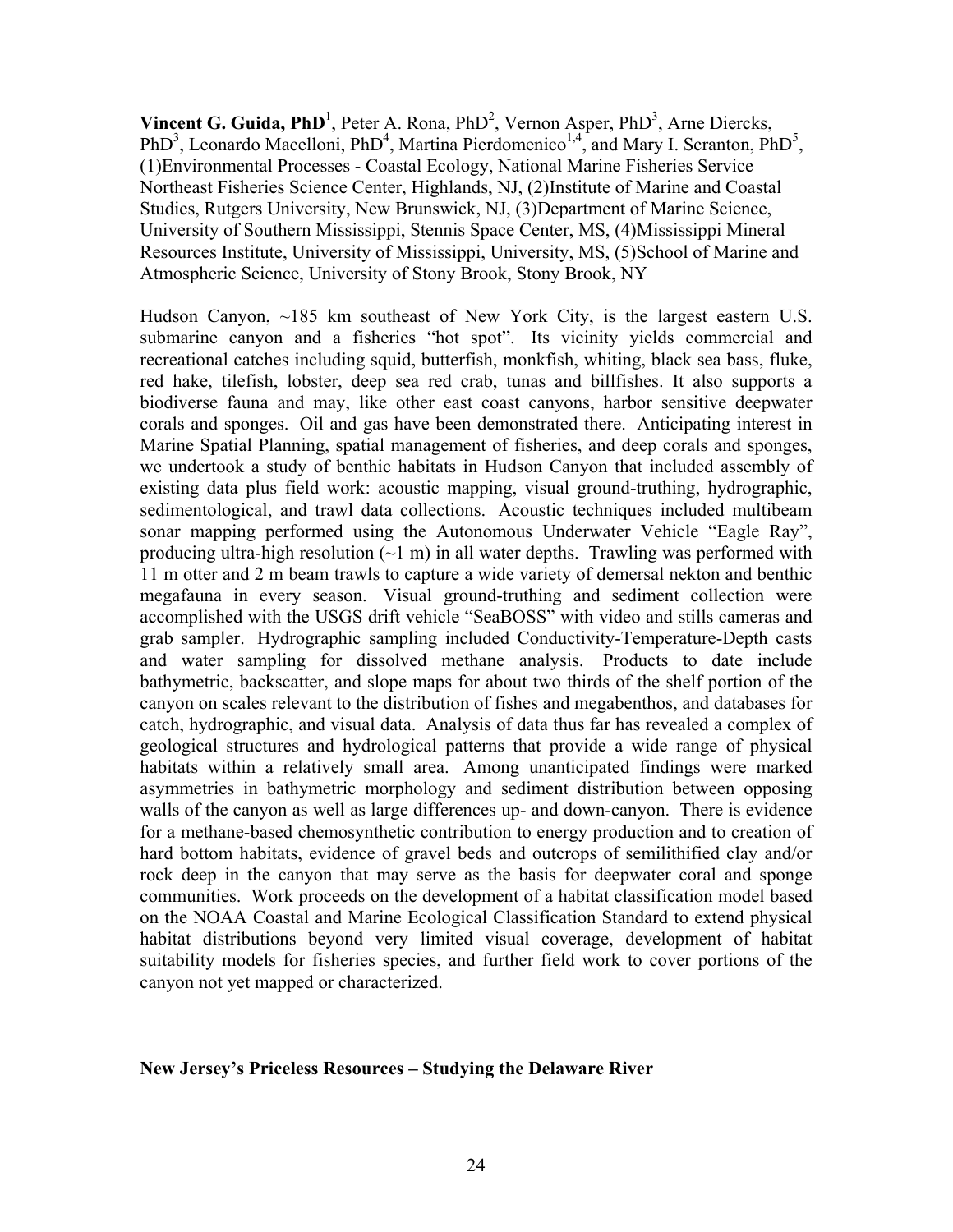Jennifer Pyle and Maryellen Gordon, NJ F&W

This presentation provides historical information for species collected during the New Jersey Division of Fish & Wildlife's Delaware River Seine Survey. The survey was initiated in 1980 to develop a striped bass juvenile abundance index (JAI), and is the Division's longest running fishery-independent survey. The survey continues to provide a JAI for striped bass as well as providing annual abundance indices for several important target species. Not only does this survey tell us how many fish there are from year to year, but it also contributes to the development of Atlantic States Marine Fisheries Commission's fisheries assessments and management plans including striped bass, American shad, river herring and Atlantic menhaden.

Basic information about the survey will be presented, including sampling locations, equipment and methodology. Several protocol modifications have been made since the survey began, including the number of stations, station locations and dates sampled. However, survey equipment and methodology have remained consistent through the years. Today there are 32 fixed stations that are each sampled twice a month from June through November, resulting in 320 seine hauls per year.

The methodology used is designed to catch fish on their nursery grounds close to the shoreline. All fish captured are sorted by species, counted and subsamples of target species are measured. Abundance data and general information regarding selected target species are presented here for discussion. Additional information concerning environmental impacts and species diversity within the Delaware River will also be presented.

Keywords: Ecosystem Management, Fisheries Management, Habitat Enhancement, Marine Ecology and Marine Fishes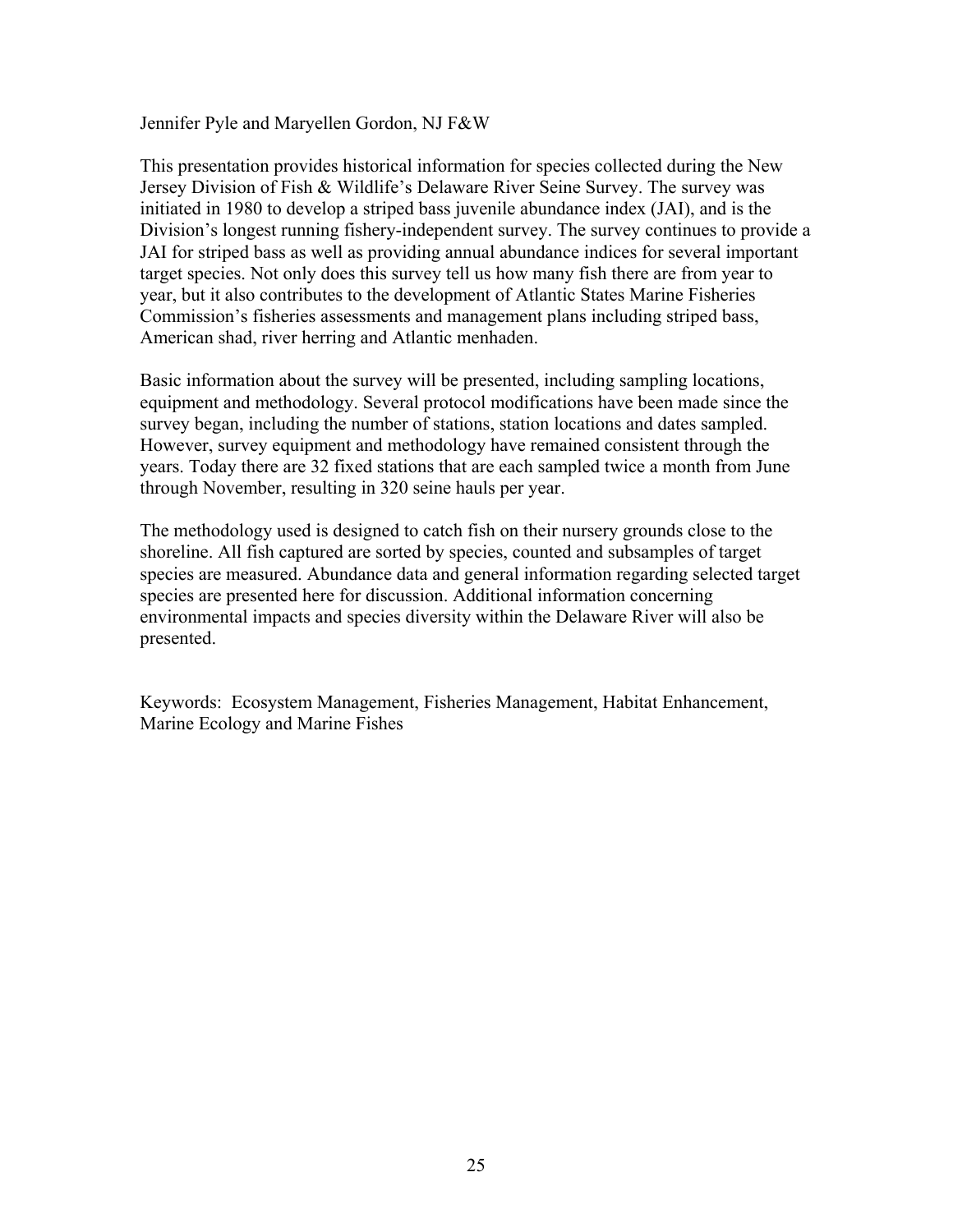#### **Oyster Food Supply: Its Estimation in Delaware Bay from a Hydrodynamic Model and the Interaction with the Oyster Population**

Eric N. Powell<sup>1</sup>, Danielle Kreeger<sup>2</sup>, Jason Morson<sup>1</sup>, Dale Haidvogel<sup>3</sup>, Zhiren Wang<sup>3</sup>, Jennifer  $Gius<sup>1</sup>$ 

<sup>1</sup>Haskin Shellfish Research Laboratory, Rutgers University, Port Norris, NJ

2 Partnership for the Delaware Estuary, Wilmington, DE

<sup>3</sup>Institute of Marine and Coastal Science, Rutgers University, New Brunswick, NJ

To evaluate oyster food supply, water samples were collected at eighteen sites in the Delaware Bay and River near-monthly in 2009 and 2010. Food was estimated as the sum of particulate protein, labile carbohydrate, and lipid. Delaware Bay shows a typical spring bloom, centered in March and April, with declining food supply thereafter into the early fall, followed sporadically by a minor fall bloom. The geographic and temporal structure of food was more predictable in summer to early fall, and considerably less predictable in the spring. Five variables each based on temperature and the spatial and temporal variability of temperature were significant contributors to a multiple regression  $(R<sup>2</sup>=0.28)$ . Cluster analysis on residuals identified two large groups of sites, one comprising most sites on the eastern side of the bay including all of the New Jersey oyster bed sites downestuary of the uppermost beds and one including most of the sites along the central channel and waters west. Food values over the New Jersey oyster beds were often depressed by 50% relative to the bay-wide mean. Food values did not follow an upestuary-downestuary trend anticipated from the salinity gradient. Rather, the differential was cross-bay and was distinctive throughout the estuarine salinity gradient, thus explaining the lack of significance of any salinity-related variable in the multiple regression.. The consequence is to minimize the usefulness of environmental variables observed or predicted from a hydrodynamic or other model to predict food supply. The cross-bay differential cannot be extracted from such datasets. The oyster reefs of Delaware Bay are dominantly sited on the New Jersey side. While not conclusive, this dataset suggests that oysters can influence food values on the New Jersey side of the bay at present biomass and this would explain the cross-bay gradient in food values as an outcome of oyster feeding.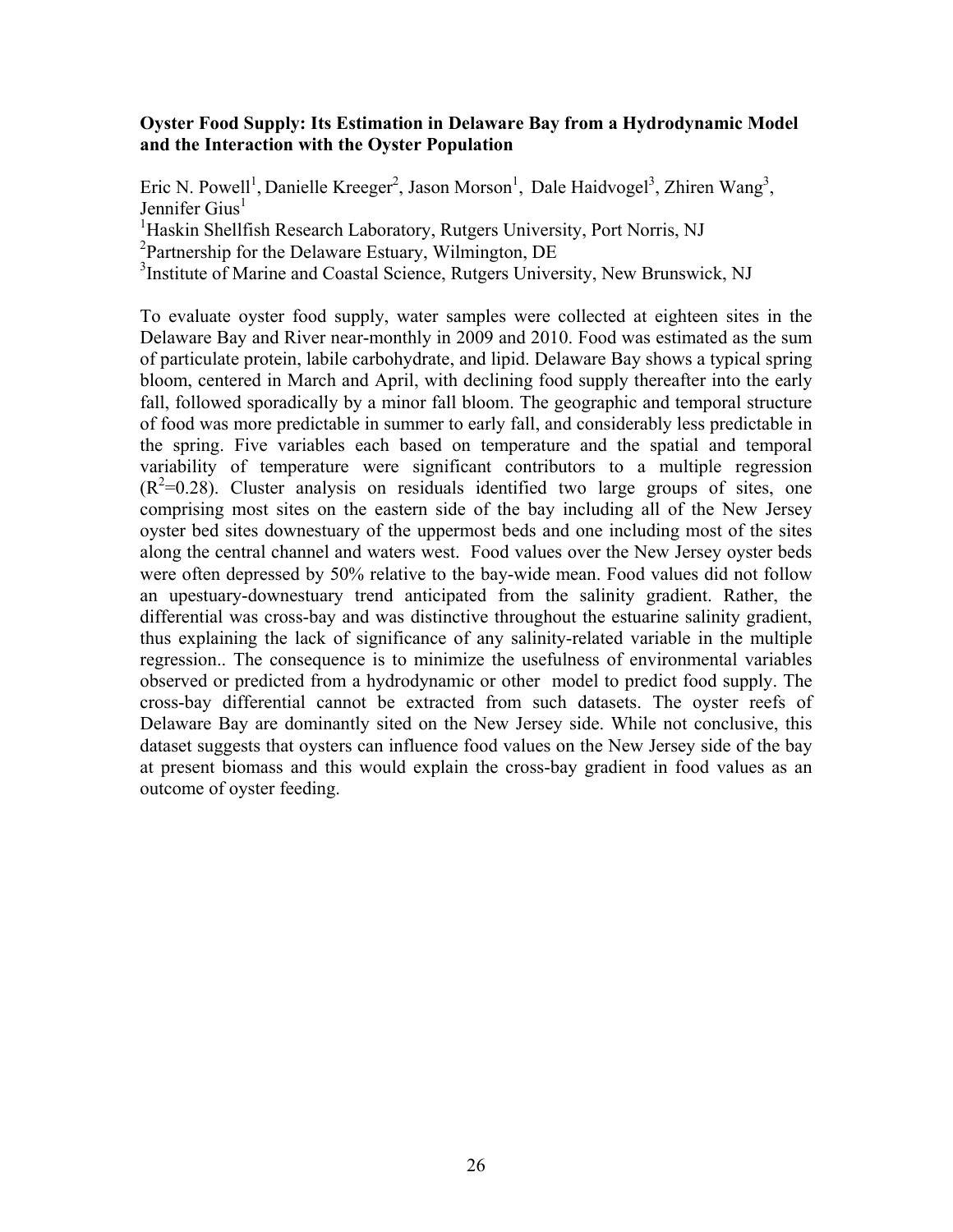# **POSTER ABSTRACTS**

**\*Denotes a student poster**

**\*Effects of ocean acidification on otolith growth and behavior of the mummichog (***Fundulus heteroclitus***)** 

#### **Authors: Andrea Stoneman and Stacy Smith**

#### **Abstract**

By the year 2100, it is projected that atmospheric  $CO<sub>2</sub>$  concentrations will rise to approximately 1000 ppm under a business-as-usual model. As a result of elevated atmospheric  $CO<sub>2</sub>$  concentrations, oceanic pH levels are expected to drop 0.5 units causing ocean acidification. Although the process of ocean acidification is well documented, the implications it has on marine organisms and their ability to adapt to increasing  $CO<sub>2</sub>$ , are not well known. Scientists are becoming alarmed at the possible corrosive effects of ocean acidification on marine ecosystems and especially on calcifying, shell-forming organisms.

Most research to date has focused on calcifiers, such as coccolithophorids, corals and mollusks, while very little has been dedicated to researching its implications on fish. Thus far, three studies have examined the link between an increasingly acidic ocean and otolith growth in larval fish. Each study has yielded different results, which may depend upon the species under investigation and their early life histories. The mechanisms causing the above results are still poorly understood. To better understand these underlying mechanisms and consequences of ocean acidification, we will determine the effects of elevated *p*CO2 levels on the estuarine species, the mummichog (*Fundulus heteroclitus*), which incubates its eggs in open air in contrast to other species studied. We will grow mummichog larvae under three *pCO*<sub>2</sub> concentrations: the present atmospheric level of 400 ppm; the year 2100 projected level of 1000 ppm, and 2500 ppm. If a change in otolith size is observed in either of the elevated *p*CO2 treatments, further studies on behavior will be done to test the effects of varying otolith size in fish. The behavior studies will include, but are not limited to, predator avoidance, sensitivity and reaction to a range of sound frequencies, and habitat/shelter preferences. If no change in otolith size is observed, additional species may also be examined during the trials to enhance our knowledge of the potential implications ocean acidification have on fish.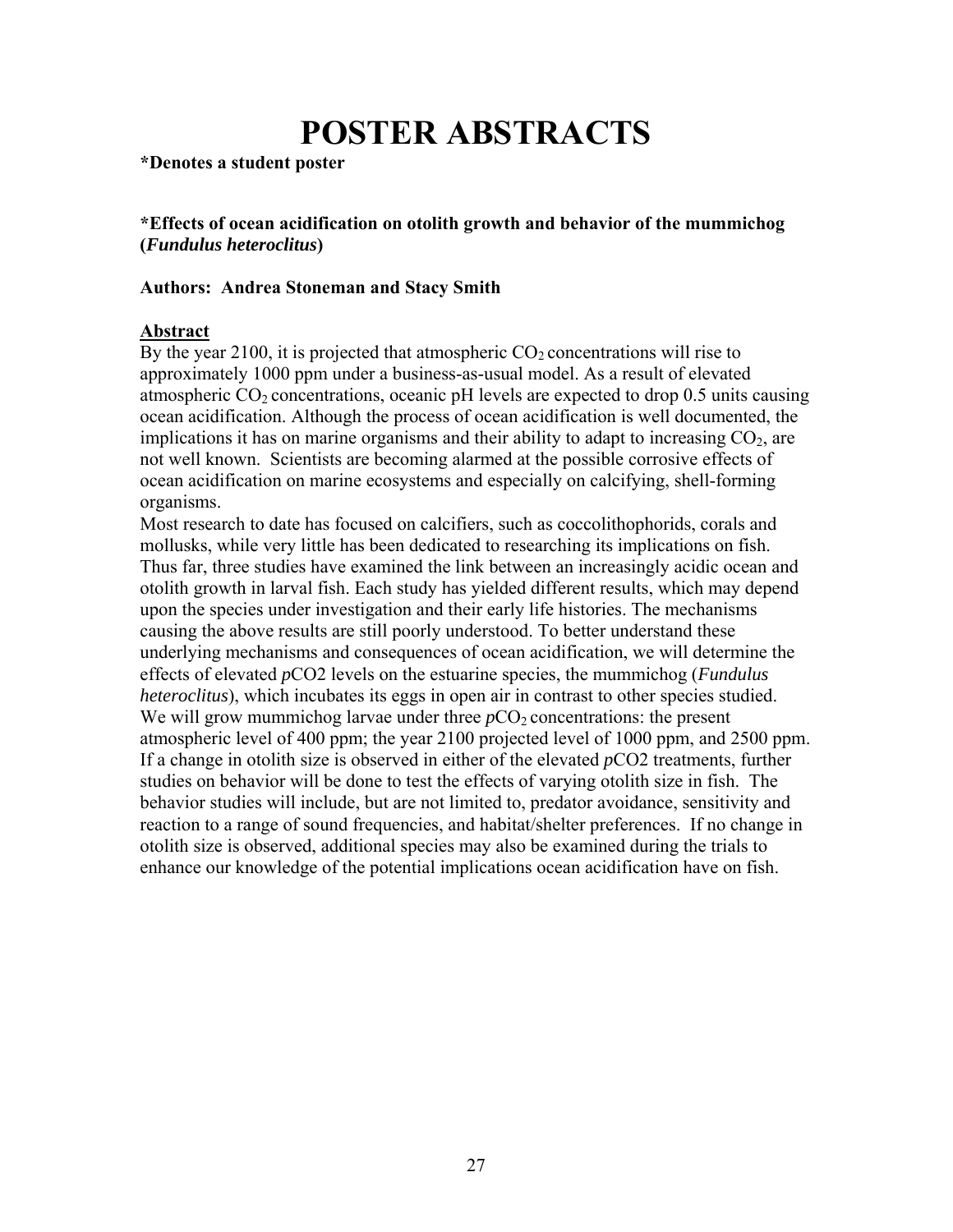## **\*Black Sea Bass (***Centropristis striata***): A Look at Sex Ratios, Sneaker Male Strategies, and Growth Rates Using Scales**

Anthony Vastano Rutgers SASHP Capstone

The scales, otoliths, vertebrae, and fin rays of a fish can be used to determine age, growth rates, and important life events. Scales and otoliths are the most frequently used structures when dealing with fish. Black sea bass (*Centropristis striata)* are protogynous hermaphrodites (they change sex, from female to male, between the ages of 2-5). This life history characteristic presents unique management challenges. During the late spring, summer, and early fall of 2011, a large number of black sea bass were captured, tagged, and released as part of a tag/recapture study off the coast of New Jersey. We recorded each fish's length and sex, and collected scale samples from each specimen. We also collected numerous fish for dissection. Scales were used to determine the age of each specimen, and pair this information with the length of each fish to develop age – length growth curves for males and females. Scales will be photographed using a microscope and DSLR camera setup, making note of annuli and various other life history markings. Sex-specific growth curves are analyzed for evidence of sex dimorphism within the black sea bass population and signs of a "sneaker male" strategy. Sneaker males are males that restrict their growth to avoid direct competition with other, larger males for breeding opportunities. Large proportions of males were unexpectedly found in smaller length classes, suggesting that the sneaker male strategy may be more advantageous than originally thought. There could be evidence of such a population if we note that there are certain male specimens that are unusually small in size for their age (based on their measured lengths and how old they are based on scale samples). Since fishing regulations tend to favor catching larger fish, these sneaker males may have an advantage over their larger conspecifics when it comes to breeding. Since we are concerned with fertilization rates, the sneaker male strategy is an important one to investigate if we wish to conserve this valuable species.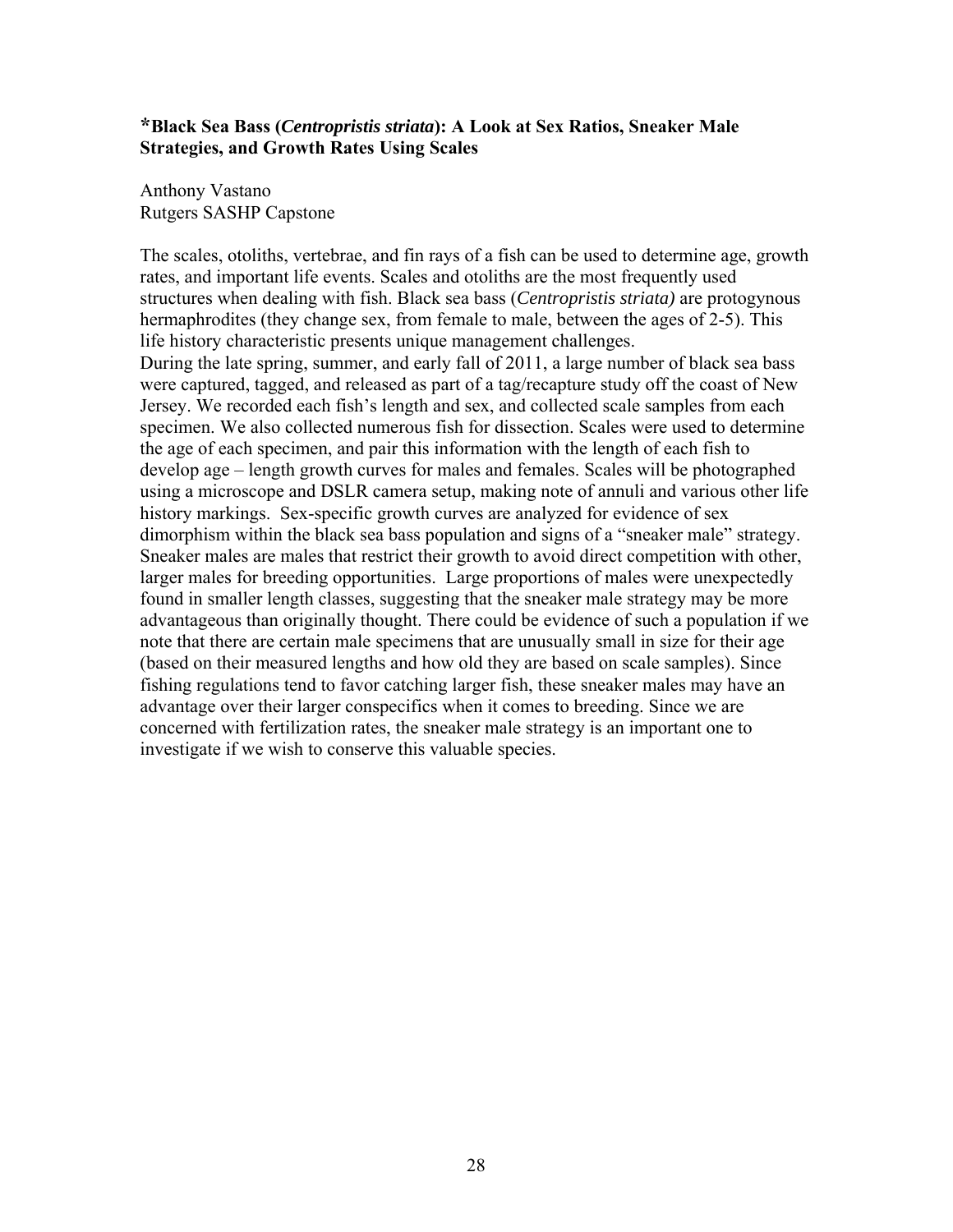# **\*Prey Determination and Feeding Seasonality of the Great BayHarbor Seal Colony (***Phoca vitulina concolor)*

# $\mathbf{Linda\ J.}\ \mathbf{Dotts^*}^1, \mathbf{Jacalyn\ L.}\ \mathbf{Toth}^2, \mathbf{Sarah\ A.}\ \mathbf{Tanedo}^3, \mathbf{Mark\ C.}\ \mathbf{Sullivan}^4, \mathbf{Steven\ P.}\ \mathbf{C.}\ \mathbf{C.}\ \mathbf{C.}\ \mathbf{C.}\ \mathbf{C.}\ \mathbf{C.}\ \mathbf{C.}\ \mathbf{C.}\ \mathbf{C.}\ \mathbf{C.}\ \mathbf{C.}\ \mathbf{C.}\ \mathbf{C.}\ \mathbf{C.}\ \mathbf{C.}\ \mathbf{C.}\ \mathbf{C.}\ \mathbf{C.}\ \$ **Evert<sup>5</sup>, Carol J. Slocum<sup>4</sup>**

Biology, B.A. December 2010, Richard Stockton College of New Jersey,<sup>2</sup> Rutgers University Marine Field Station, Institute of Marine and Coastal Sciences,<sup>3</sup> Marine Science, B.S. anticipated Spring 2011, Richard Stockton College of New Jersey,<sup>4</sup> Associate Professor of Marine Science, Richard Stockton College of New Jersey,<sup>5</sup> Field Station Manager, Richard Stockton College Marine Science and Environmental Field Station

Atlantic harbor seals (*Phoca vitulina concolor*) are a seasonally migratory species that have been documented overwintering in Great Bay, New Jersey since 1994. Observations in 2010-2011 reported a maximum of 160 individuals (March) - representing a 45% mean annual increase since 1994. Fecal prey remains analysis, particularly recovery of sagittal otoliths of fishes, is commonly used to determine the diet of piscivores. From 1996- 2010, Dr. Carol Slocum and her students at The Richard Stockton College of New Jersey collected scat samples from known haul-out sites in Great Bay. Using elutriation techniques and nested sieves, unprocessed frozen samples from The New Jersey Seal Study were elutriated and identified. In total, 573 otoliths were extracted from these samples and combined with 216 previously processed samples (for a total of 832 otoliths). Despite erosion from transit through the digestive tract, otoliths were identified to order, family, and genus species levels, where possible. Fishes of the order Gadiformes (hake-like) were a dominant component in samples, followed by Clupeiformes (herringlike) and Pleuronectiformes (flatfish-like). Prey abundance / size histograms were constructed using otolith length as a proxy for fish length. Size classes of dominant prey varied by season and species. While fishes in the order Gadiformes were dominant prey during most months, there was a distinct seasonal shift to Clupeiformes during the month of May. Known fish migration patterns in the region support this seasonal variation in species composition and abundance.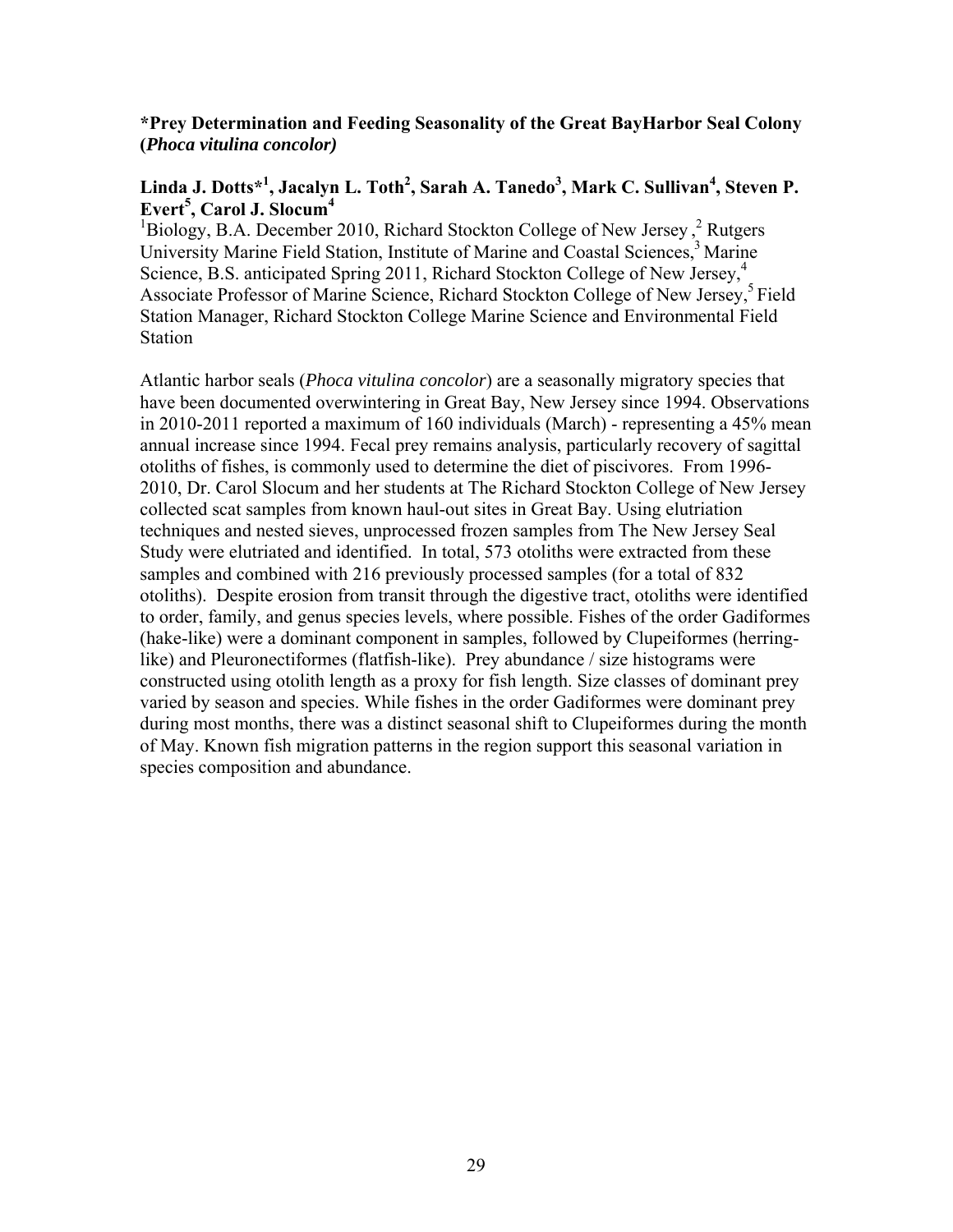## **\*Mapping Spatiotemporal Patterns in Tiger Shark Habitats Using Satellite Technology**

D Haulsee<sup>1</sup>, M Oliver<sup>1</sup>, B Wetherbee<sup>2</sup>, D Fox<sup>3</sup>

- 1. University of Delaware, Lewes, DE 2. University of Rhode Island, Kingston, RI
- 3. Delaware State University, Dover, DE

 Twenty-two tiger sharks (*Galeocerdo cuvier*) were tagged with SPOT tags near Bermuda between 2009-2011. Shark tracks were filtered for quality and swimming behavior. We matched GPS locations of the sharks with ocean surface data (SST, Chla, ocean color, biome structure) measured by NASA's MODIS Aqua satellite, as well as bathymetry and distance to land measurements. Local regression and distance based modeling techniques will be applied to identify and predict ideal shark habitat type based on satellite data. Most tiger sharks follow similar migration patterns. Preliminary results show a strong interaction between shark location and solar properties as well as sea surface temperature. This is the first study to integrate tiger shark tracking efforts with the dynamic ocean properties that can be measured remotely by satellites. We will use these sharks to develop a dynamic habitat model that spatially and temporally predicts the location of tiger shark habitat. These habitat maps can then be integrated into ecosystem and climate models to test the interaction between apex predators and global change.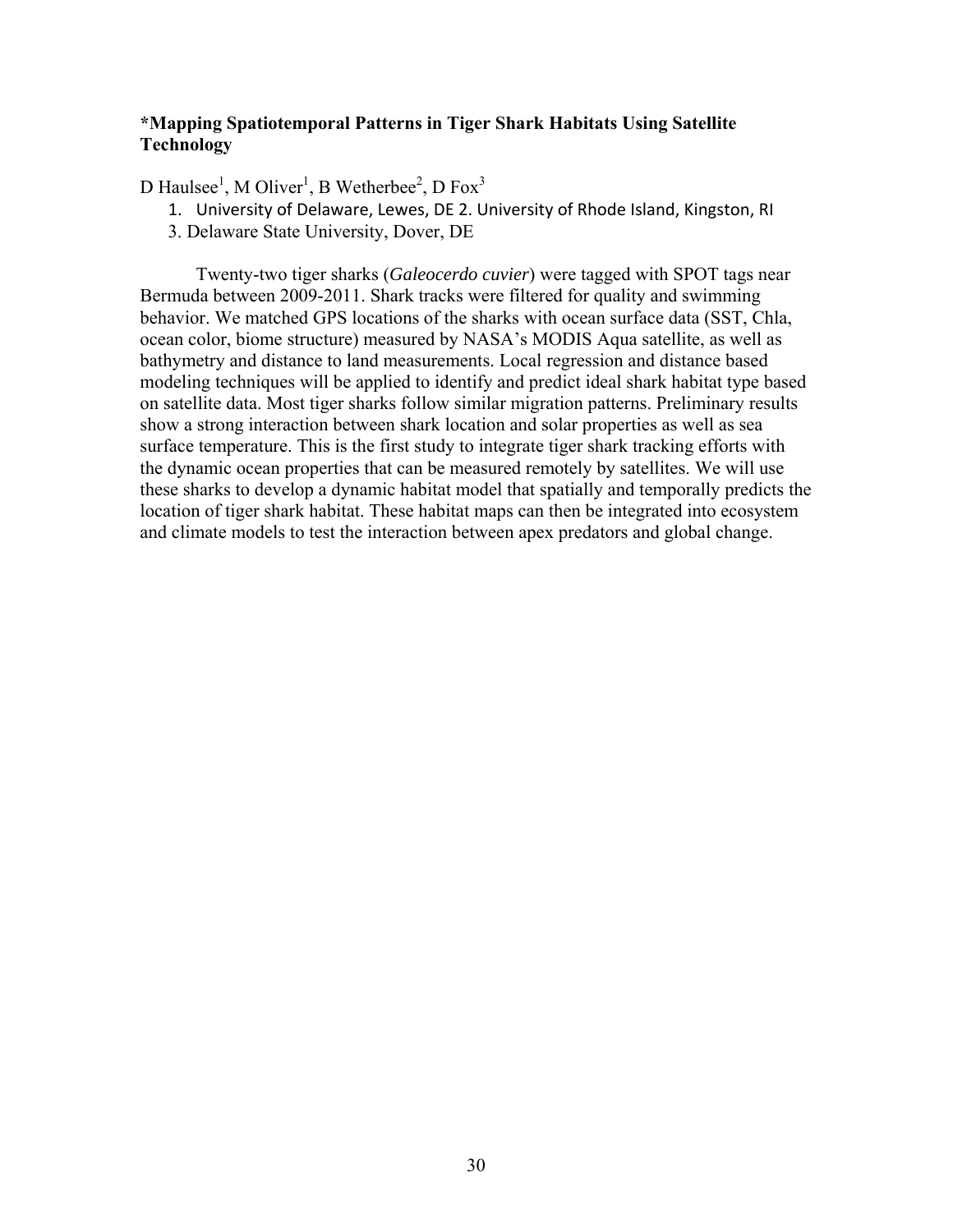#### **Larval Fish Spatial Variation in Great Bay, NJ: Preliminary Findings**

Authors: Caridad, J.F., and K. W. Able

 Weekly larval fish sampling has been occurring on night, flood tides in the vicinity of Little Egg Inlet at the entrance of Great Bay for over twenty years. This project provides information on ingress patterns, species densities, temporal changes, and, as the data set grows, insights into the effects of climate change. Because sampling has been occurring at the same location, Little Sheepshead Creek (mouth 2 km from Little Egg Inlet), since the start, it is important to know if the data collected is representative of the Great Bay system. Therefore, a spatial variation study was conducted, expanding the protocol to two other creeks (both mouths 5 km from Little Egg Inlet) on the peninsula. During eight sampling events from May 2010 to April 2011, a 1m length, 1mm mesh plankton net was set off each of the bridges for three 30 minutes tows (n=71). Most of the physical data collected did not vary much from creek to creek: flow ranged from 0.132-0.375 m<sup>3</sup>/sec, average salinities ranged from 28.4 - 29.5 ppt, and average dissolved oxygen values ranged from 8.56 - 10.28mg/L. Temperatures varied during each sampling event by as much as 3°C, with Little Sheepshead Creek having the lowest temperatures during the warmer months (April, May, June, July, and August) and the highest temperatures during the colder months (December and February), due to its proximity to the ocean relative to the other creeks. The dominant species in all three creeks while sampling during the spring months (April, May) were winter flounder (*Pseudopleuronectes americanus)*, American eel (*Anguilla rostrata)*, and sand lance (*Ammodytes* sp). In the summer and fall months (June, July, August, and October), the dominant species were bay anchovies (*Anchoa mitchilli),* pipefish (*Syngnathus fuscus)*, and goby species (*Gobiosoma bosc, Gobiosoma ginsburgi)*. In the winter months (December, February), the dominant species were Atlantic menhaden (*Brevoortia tyrannus)*, Atlantic croaker (*Micropogonias undulatus),*and summer flounder (*Paralichthys dentatus).* Preliminary findings show that there is some spatial variation for certain species. American eels during the month of December were most abundant in the creek with the lowest flow and lowest salinity. Atlantic croaker were most abundant at Little Sheepshead Creek even though this creek does not have the greatest flow. Further analyses will look at assembly structures and the differences between resident and non-resident species.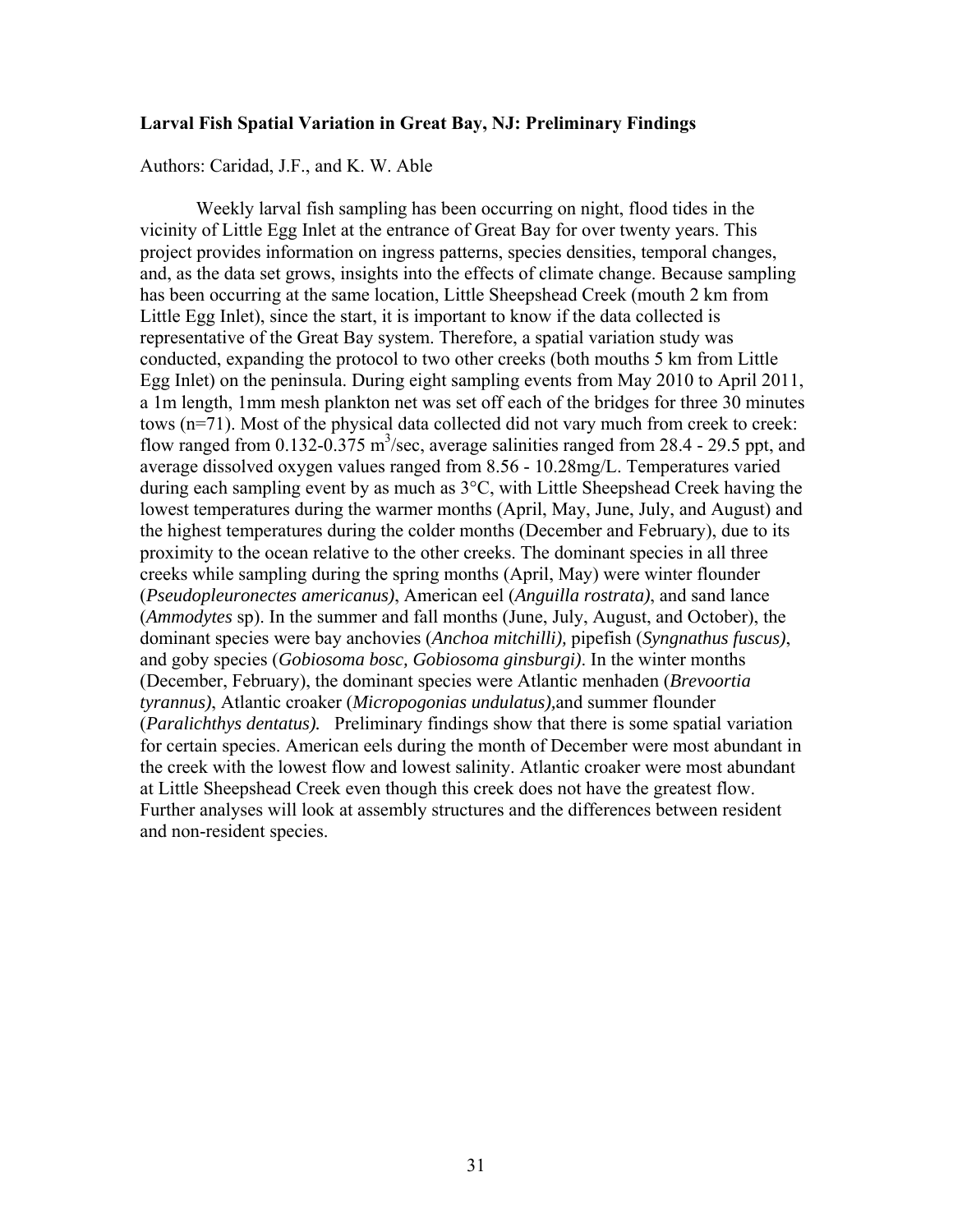# **\*Evaluating the Reproductive Contributions of Older, Larger Individuals to a Population**

Jordan Zimmerman Delaware Division of Fish and Wildlife Dover, Delaware (302)739-4782 Jordan.zimmerman@state.de.us

Dewayne A. Fox Department of Agriculture and Natural Resources Delaware State University Dover, Delaware 302-857-6436 dfox@desu.edu

Key words: black drum, age, growth, reproduction

#### Abstract

Black drum, *pogonias cromis*, is the largest and longest-lived of the Atlantic coast sciaenids. These fish form at least three populations along the coastal United States, two in the Gulf of Mexico and one along the Atlantic coast from Florida to New Jersey. Concern over increased harvest in the recreational and commercial fisheries along the Atlantic coast has initiated the beginning steps of a coast-wide fishery management plan. However, limited knowledge on the life history of this species throughout its range reduces the ability to effectively manage this fishery. Black drum migrate up the Atlantic coast in the spring and enter the Delaware Bay in April where they form spawning aggregations. This spawning migration is age and size specific as only fish greater than five years old and 700 millimeters have been captured during this time of year in Delaware Bay. Black drum were sampled from recreational and commercial catches in Delaware Bay from 2009 and 2010. Sagittal otoliths and morphometric data were collected from both the recreational and commercial fisheries to assess age and growth of adult black drum. Mean length, weight, and age were 94.98 centimeters, 16.25 kilograms, and 18 years respectively. Gonadal weight and reproductive stage were assessed to gain insights on spawning and fecundity, and how these variables relate to size and age. Although some reproductive biology studies have been performed in the Gulf of Mexico region, little is known about the reproductive biology of black drum in the northern part of their range. Older, larger fish make up a greater proportion of the Delaware Bay landings relative to landings in southern states. Comparative analysis of batch fecundity estimates, spawning frequency, and patterns in oocyte development between northern and southern fish may yield insight on their respective contributions to the entire stock and could illuminate the functional relationship between size and fecundity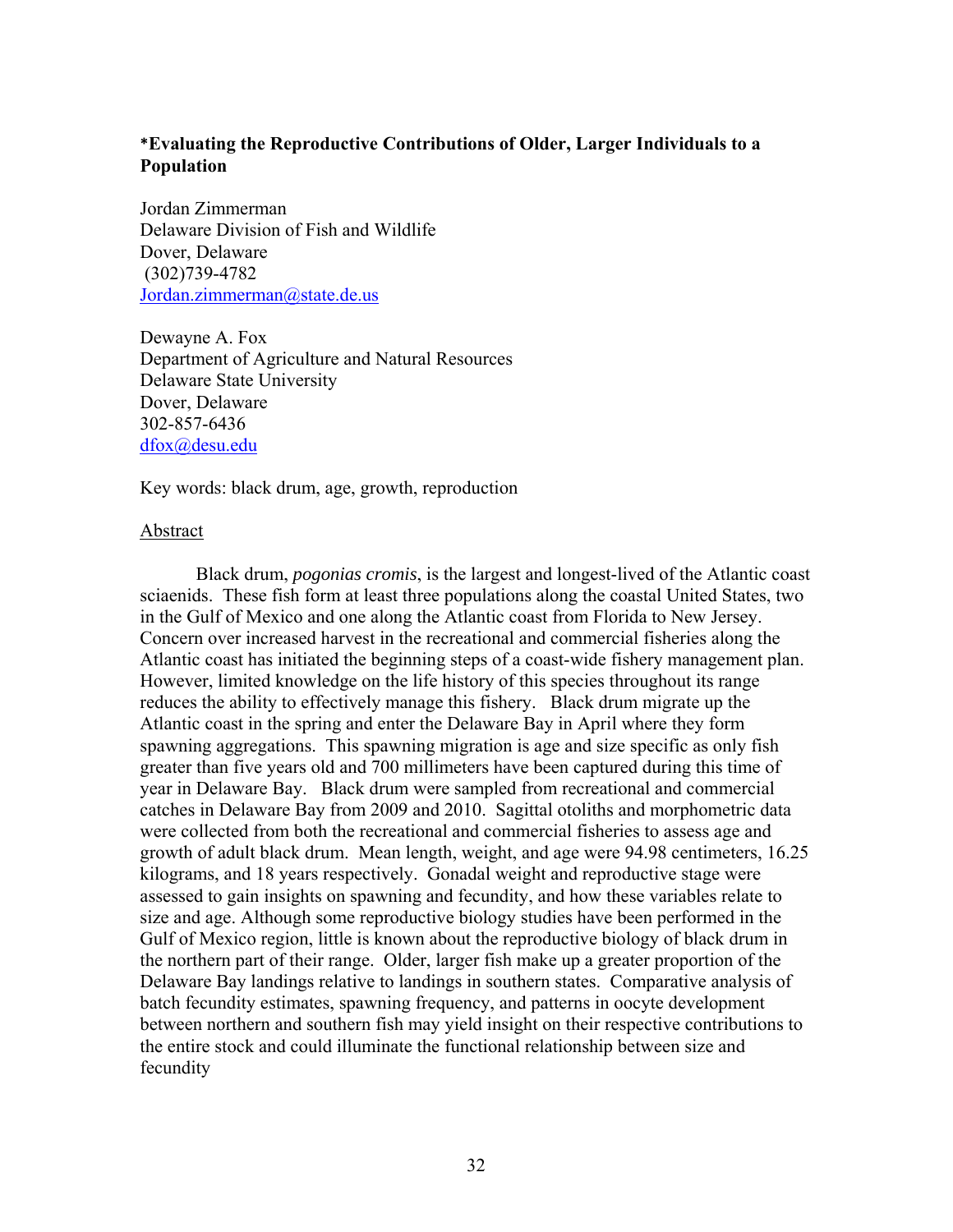#### **\*The effects of different foods on the behavior of killifish**

Andrew Levorse, Marine Academy of Technology and Environmental Science (MATES), 195 Cedar Bridge Road, Manahawkin, New Jersey 08050

Fish foods are one of the major things that you have to think about if you are keeping fish. There is such a wide collection of different foods. So how do you know which is the best choice? Is there a certain fish food that makes your fish nice to each other, yet active and beautiful at the same time? The purpose of this experiment was to answer that very question. In order to do this, killifish were collected from the bay and kept in three separate groups (one group for each of the different foods being tested). The three different foods were sun-dried *Gammarus*, goldfish flakes, and frozen baby brine shrimp. The fish were observed in how they behaved on a regular basis. There was a very clear difference in the results of the three different groups. The group that was fed sun-dried *Gammarus* had a high mortality rate so their results were inconclusive. The fish that were fed the goldfish flakes maintained fairly average levels of activity and aggression. The fish that were in the group that was fed frozen baby brine shrimp had low levels of activity, but high levels of aggression. It was concluded that there may be a way to mix the foods using the different results to produce a food that keeps aggression low, activity levels up, and does not have a high mortality rate when fed to fish.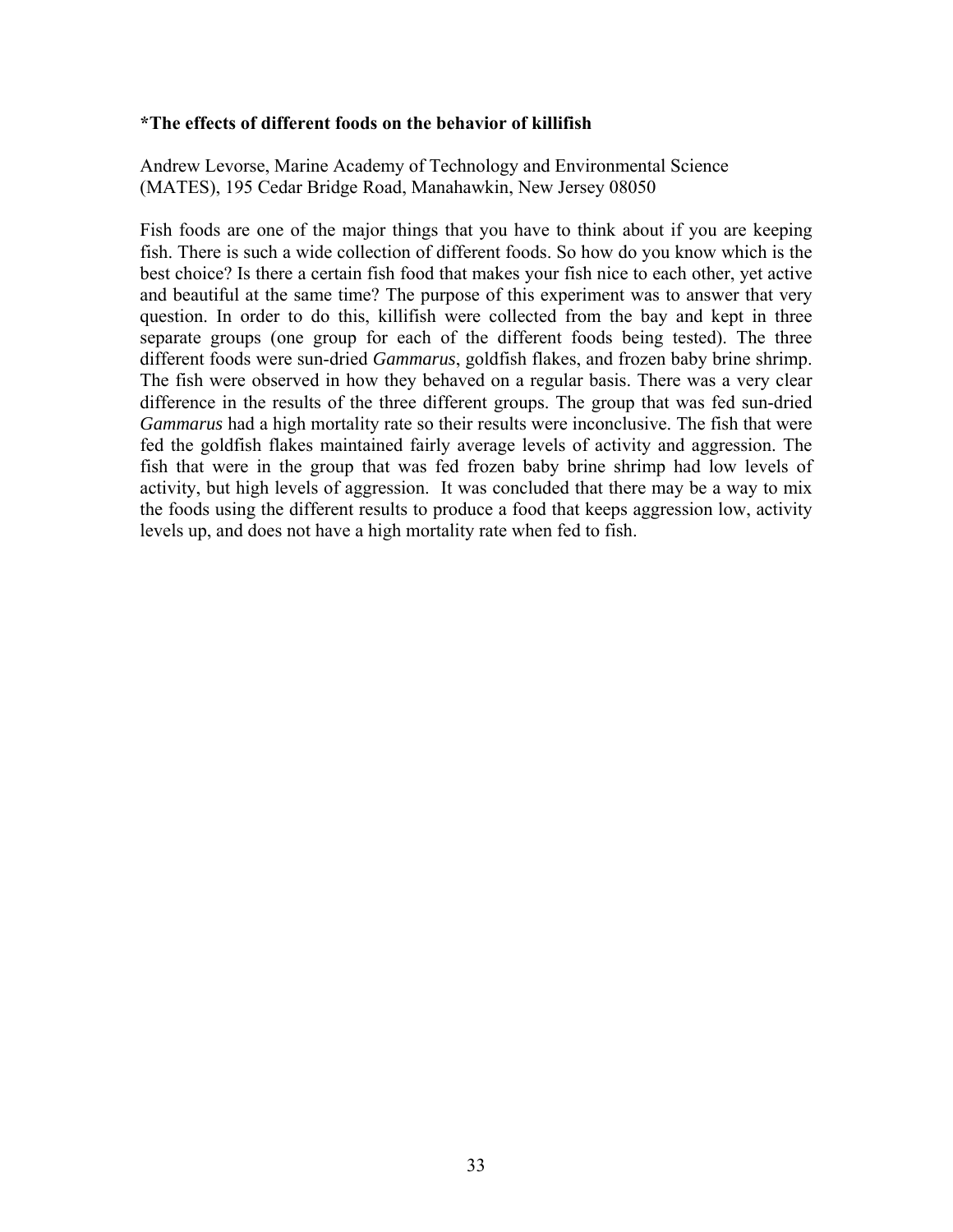## **\*What effects do various light sources and substrate have on shore shrimp (***Palaemontes sp.)***?**

Colleen McGrath, Marine Academy of Technology and Environmental Science, 195 Cedar Bridge Road, Manahawkin, New Jersey 08050

The Shore Shrimp is a species common to New England waters that is known to change color due to its surroundings and the food consumed by the shrimp. The bottom substrate plays the main role in the color change of shrimp, as well as the available lighting. The change in color may not be the only effect substrate and lighting has on shore shrimp. The behavior of shrimp was studied through multiple trials with two different substrate and three different forms of light. Data was recorded each day in order to see patterns of behavior due to the different surroundings. The data was analyzed and relationships between the lighting and substrate were displayed. Because natural sunlight is familiar to the shrimp, not many changes were present. Although in various other lighting, such as ultraviolet lighting, and different substrate the behavior of the shrimp was not normal. The results indicate that behavior and habits of shrimp can be affected by several forms of lighting and substrate.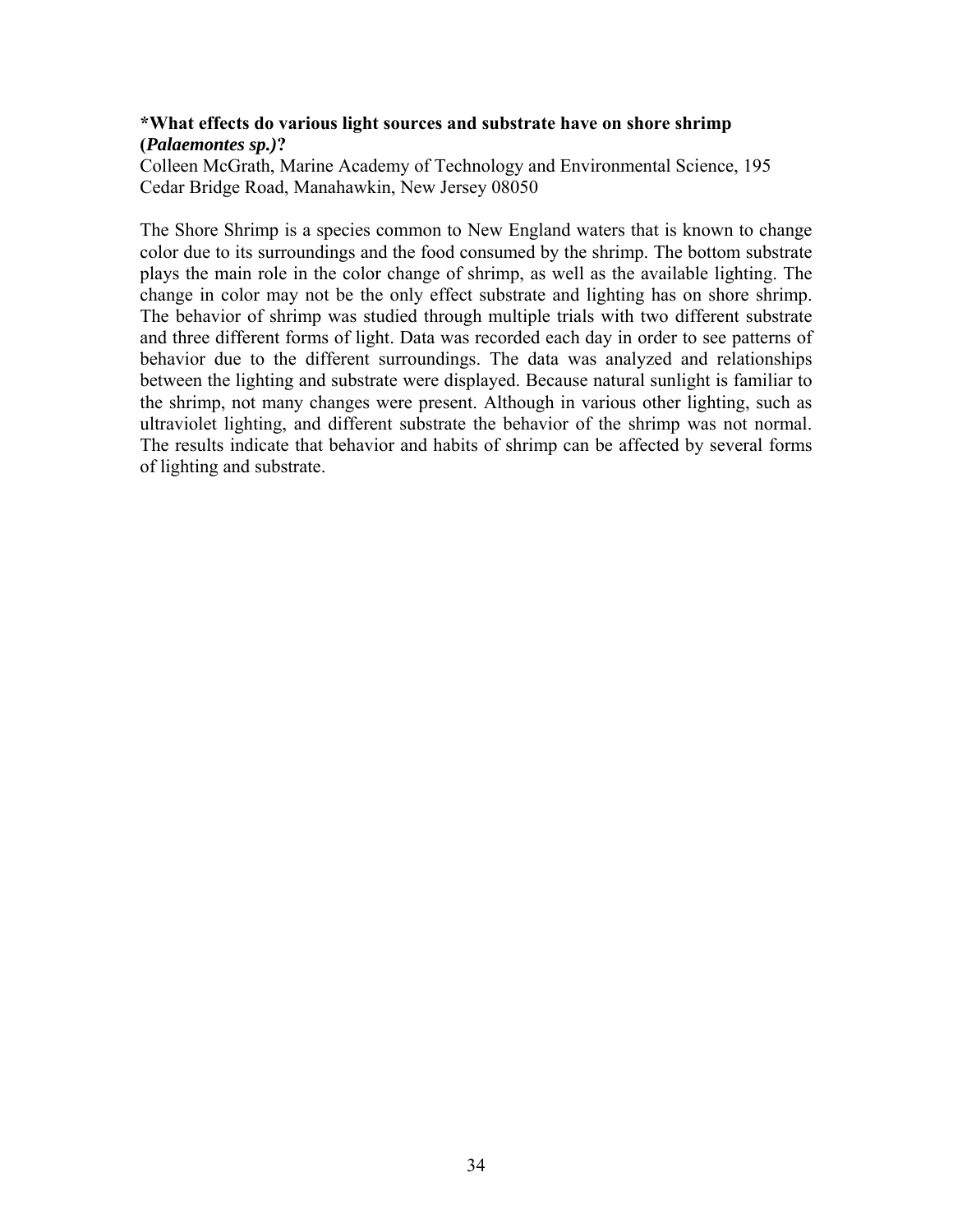#### **\*Biological Impacts of Marine Outboard Motor Oil and Dispersants on** *Artemia sp.*

Mary Gibbs, Marine Academy of Technology and Environmental Science (MATES),195 Cedar Bridge Road, Manahawkin, New Jersey 08050

Dispersants, which primarily consist of surfactants, are chemicals used to alleviate the detrimental effects of oil spills. They reduce the interfacial tension between oil and water, thus cause oil to form into small droplets, which can facilitate its biodegradation. Droplets formed can disperse into the water column, where they come into contact with marine organisms that can negatively impact their health and degrade the health of marine and aquatic ecosystems. A common dispersant is bilge cleaner, which is used to remove residual oil that pools in bilges. Oil and dispersant mixtures that make it into the aquatic environment can make residual toxins bioavailable to species. In order to assess the effects of toxicity of dispersants and oil on aquatic organisms, a bioassay was performed using *Artemia sp.*, brine shrimp, exposed to various concentrations of TC-W3<sup>®</sup> outboard motor oil and Marine Pure Oceans Citrus<sup>®</sup> bilge cleaner for a three week period. Two tanks filled with brine shrimp were designated as controls tested with individual systems that were treated with various concentrations of oil (5 ppm and 500 ppm), and recommended used of bilge oil dispersants (8,000 ppm and 16,000 ppm). Two systems had a combination of the 8,000 ppm dispersant and the two oil concentrations respectively. The results of this experiment suggest that dispersants have a statistically significant impact on the survivorship of *Artemia sp.*, while outboard motor oil does not have a considerable effect. Based on this data, increased regulations concerning dispersants are necessary in order to preserve species in marine environments.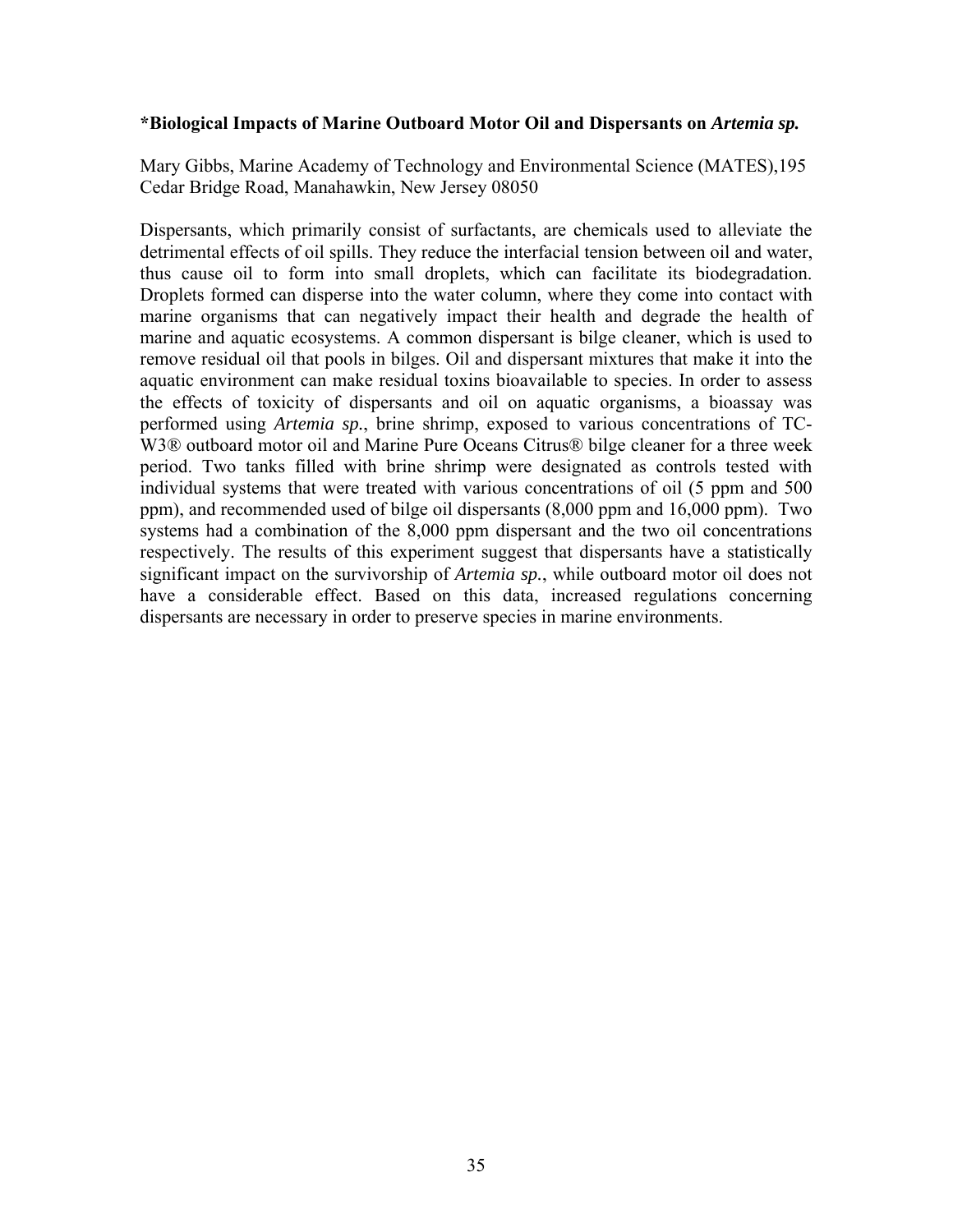# **\*A Projective Model of Optimal Growth of** *Mercenaria mercenaria* **in Barnegat Bay, N.J.**

Michelle Predi, Marine Academy of Technology and Environmental Science (MATES),195 Cedar Bridge Road, Manahawkin, New Jersey 08050

The hard clam (*Mercenaria mercenaria*) has long been an integral species of the Barnegat Bay, N.J. Throughout the years, the population of clams has plummeted in the Barnegat Bay, partially a result of rapidly changing water quality. Reclamation projects, have responded to this massive decline in the wild population by constructing numerous upwellers, large tanks used to store growing clam seed. Upwellers pump water directly from the bay, and are therefore susceptible to the bay changing parameters including salinity, pH, nutrients, and dissolved gases. In order to better assess the effects of changing water quality on the growth of *Mercenaria mercenaria*, water quality parameters such as salinity, pH, conductivity, and temperature were measured at upwellers along Long Beach Island. Measurements were made at the inflow of the upweller tanks, the outflow, and also inside of the upweller tanks. These data, along with regular hard clam growth measurements, were then compared to determine the parameters that would lead to optimal clam growth. The data was then compared to that of sampling buoys along the Barnegat Bay in order to create a projective model of areas within Barnegat Bay that, due to their mean water quality parameters, would be most conducive for hard clam growth. The model will help efforts to grow shellfish a better opportunity to pinpoint areas of Barnegat Bay to more effectively focus their clam growing efforts.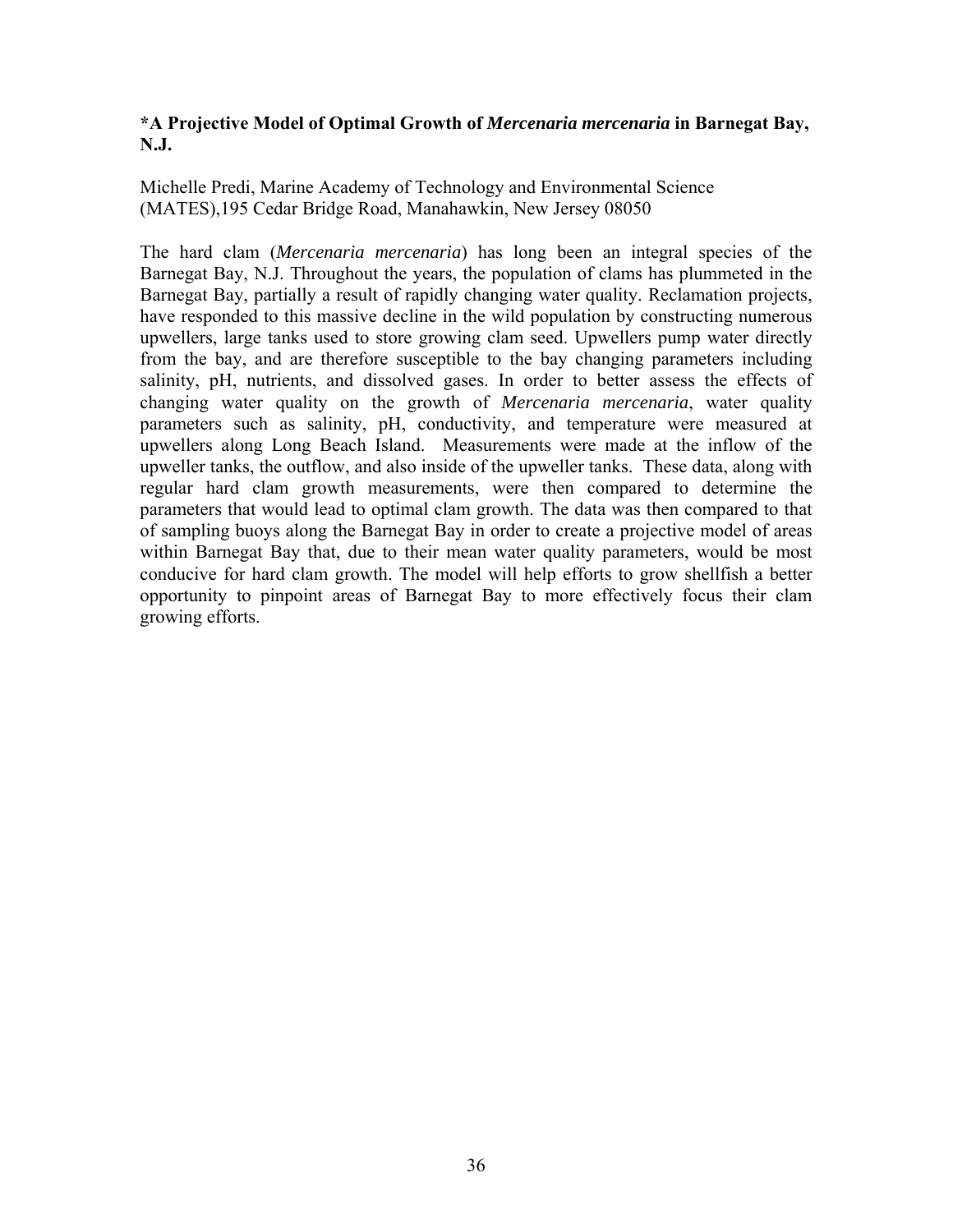## **\* Development of a Regional Long-Term Monitoring Program for Brook Trout in North-Central Pennsylvania**

Rebecca Lynch – Delaware State University, Dover, DE John A. Sweka – U.S. Fish and Wildlife Service, Northeast Fishery Center Lamar, PA Tyler Wagner – USGS Penn State Cooperative Fish and Wildlife Research Unit, State College, PA

Jason Detar – Pennsylvania Fish and Boat Commission, Bellefonte, PA

Brook trout, *Salvelinus fontinalis*, are native to coldwater streams from Maine to northern Georgia and they provide a popular recreational fishery throughout their range. However, populations and distributions of brook trout have declined due to factors such as land use change, nonnative fish introductions, and pollution, generally restricting current populations to first and second order streams. Brook trout populations naturally exhibit high spatial and temporal variability due to both density-dependent and independent factors. Currently, much effort is being put forth in brook trout habitat restoration through partnerships such as the Eastern Brook Trout Joint Venture (EBTJV), but evaluation of the response of brook trout populations to habitat restoration projects is complicated by the inherent variability observed in brook trout populations. The purpose of this work is to monitor streams in the Sinnemahoning Creek watershed of northcentral Pennsylvania that are relatively undisturbed by anthropogenic activities in order to: 1) Determine temporal trends in brook trout populations; 2) Determine the influence of density-dependent and independent factors on variation in brook trout population dynamics; and 3) Provide baseline measures of brook trout population dynamics that are representative of streams with minimal human influence (i.e., reference conditions) to aid in the evaluation of the success of brook trout restoration activities. In 2010, ten streams in the Sinnemahoning Creek watershed were selected for monitoring. These streams represent the "best of the best" streams in Pennsylvania and are currently designated as "Class A" brook trout streams (biomass > 30 kg/ha) based on previous sampling by the Pennsylvania Fish and Boat Commission. Brook trout density (#/100m<sup>2</sup>) and biomass (kg/ha) are being assessed annually using multiple pass electrofishing on a 400 m reach of each stream. In two years of sampling, we have already observed a high degree of inter-annual variation in density and biomass exhibited by brook trout populations. This variation was due to a strong year class in 2010, increasing biomass by  $> 100\%$  in 2011 in some streams as the 2010 year class matured. Continued monitoring of these streams will provide valuable information on the population dynamics of brook trout allowing more informed decisions on appropriate population targets for brook trout restoration efforts.